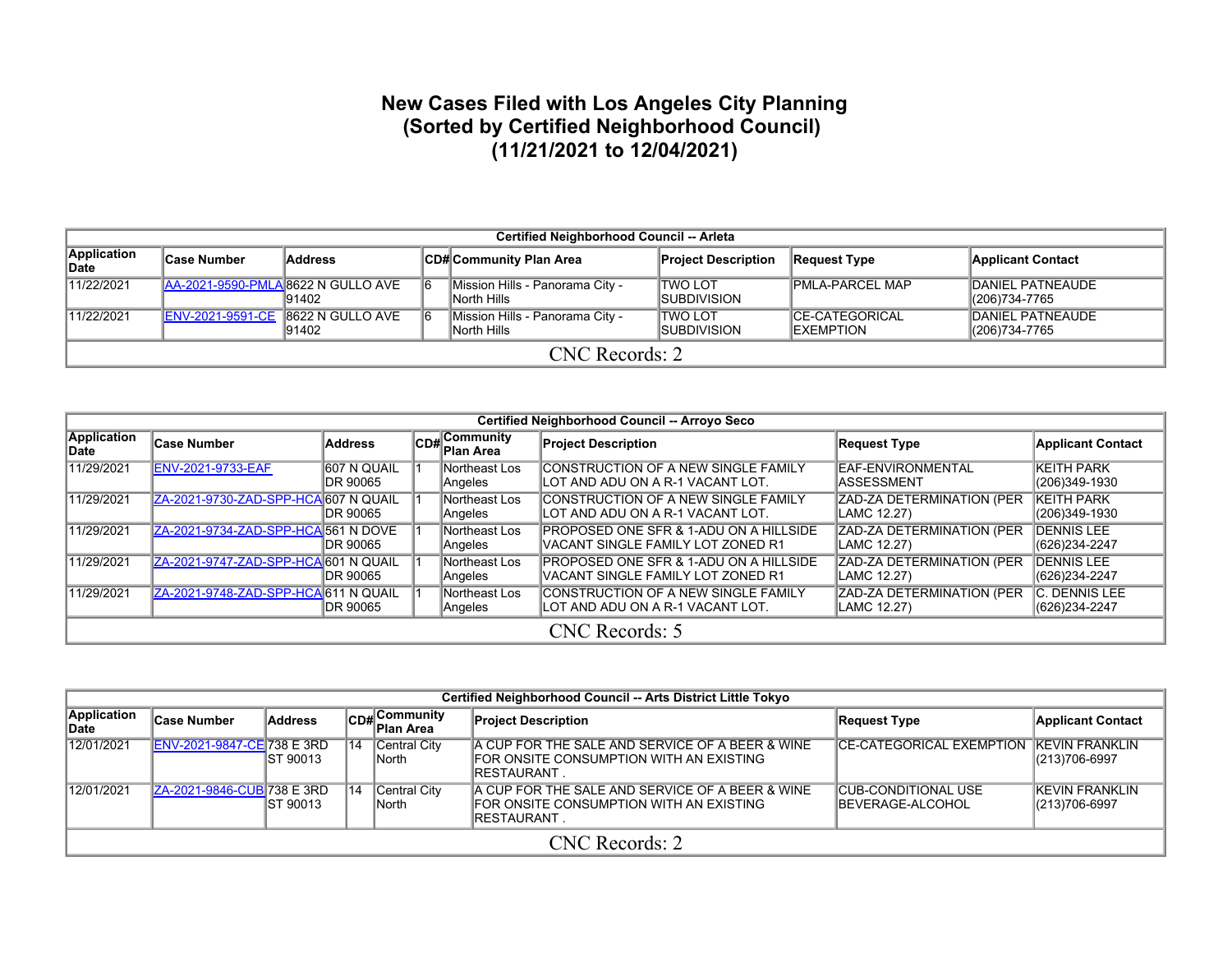|                      | Certified Neighborhood Council -- Bel Air-Beverly Crest |                                 |     |                             |                                                                                                                                                                                                                     |                                             |                                                   |  |  |  |  |  |  |
|----------------------|---------------------------------------------------------|---------------------------------|-----|-----------------------------|---------------------------------------------------------------------------------------------------------------------------------------------------------------------------------------------------------------------|---------------------------------------------|---------------------------------------------------|--|--|--|--|--|--|
| Application<br>∣Date | <b>Case Number</b>                                      | <b>Address</b>                  |     | CD#Community<br>∣Plan Area  | <b>Project Description</b>                                                                                                                                                                                          | <b>Request Type</b>                         | <b>Applicant Contact</b>                          |  |  |  |  |  |  |
| 11/29/2021           | AA-2021-9754-PMEX                                       | 673 N SIENA<br>WAY 90077        | 15  | Bel Air -<br>Beverly Crest  | IPARCEL MAP EXEMPTION TO ALLOW A LOT-LINE ADJUSTMENT<br>BETWEEN THREE NEIGHBORING PARCELS AT 673 SIENA WAY, 671<br>SIENA WAY, AND 10675 BELLAGIO RD.                                                                | <b>PMEX-PARCEL MAP</b><br><b>IEXEMPTION</b> | <b>TONY RUSSO</b><br>(408) 655-0998               |  |  |  |  |  |  |
| 12/02/2021           | <b>ENV-2021-9881-CE</b>                                 | 146 N<br>IGROVERTON PL<br>90077 | 15. | ∥Bel Air -<br>Beverly Crest | IZONING ADMINISTRATORS ADJUSTMENT REDUCTION FORVSIDE<br>YARD SETBACK (5.48') TO RELOCATING STAIRWELL ACCESS, YARD EXEMPTION<br>GATE, DECK & PILASTER; ZONE VARIANCE FOR 30' FLAGPOLE &<br>NON-CONF. RETAINING WALL. | <b>CE-CATEGORICAL</b>                       | <b>STACEY</b><br><b>BRENNER</b><br>(818)970-5710  |  |  |  |  |  |  |
| 12/03/2021           | <b>ENV-2021-9911-CE</b>                                 | NONE NONE<br>87054              | 14  | Hollywood                   | IZONE VARIANCE TO ALLOW TOTAL NON-EXEMPT GRADING OF<br>5.989 CUBIC YARDS (BEFORE EXPANSION), IN LIEU OF A MAXIMUM<br>2100 CUBIC YARDS IN THE RE11-1-HCR ZONE, ON A<br>ISUBSTANDARD HILLSIDE LIMITED STREET          | ICE-CATEGORICAL<br><b>IEXEMPTION</b>        | <b>CHRIS PARKER</b><br>(818)591-9309              |  |  |  |  |  |  |
| 12/02/2021           | ZA-2021-9880-ZV-ZAA 146 N                               | IGROVERTON PL<br>190077         | 15. | Bel Air -<br>Beverly Crest  | ZONING ADMINISTRATORS ADJUSTMENT REDUCTION FORVSIDE<br>YARD SETBACK (5.48') TO RELOCATING STAIRWELL ACCESS, YARD<br>GATE, DECK & PILASTER; ZONE VARIANCE FOR 30' FLAGPOLE &<br>INON-CONF. RETAINING WALL.           | <b>ZV-ZONE VARIANCE</b>                     | <b>STACEY</b><br><b>BRENNER</b><br>(818) 970-5710 |  |  |  |  |  |  |
|                      |                                                         |                                 |     |                             | CNC Records: 4                                                                                                                                                                                                      |                                             |                                                   |  |  |  |  |  |  |

|                      | Certified Neighborhood Council -- Boyle Heights |                     |    |                                     |                                                                                                                                                                           |                                        |                       |  |  |  |  |  |  |
|----------------------|-------------------------------------------------|---------------------|----|-------------------------------------|---------------------------------------------------------------------------------------------------------------------------------------------------------------------------|----------------------------------------|-----------------------|--|--|--|--|--|--|
| Application<br>∣Date | <b>Case Number</b>                              | <b>Address</b>      |    | ∣Community<br>lCD# C∿.<br>Plan Area | <b>Project Description</b>                                                                                                                                                | Request Type                           | Applicant<br>∣Contact |  |  |  |  |  |  |
| 11/24/2021           | IDIR-2021-4708-SPR-1A 2233 E                    | IJESSE ST<br>190023 | 14 | Boyle Heights                       | ADDITION AND CHANGE OF USE FROM WAREHOUSE (COLD STORAGE) TO<br>IMOTION PICTURE PRODUCTION STUDIO/SOUNDSTAGE AND ANCILLARY OFFICE.<br>ITOTAL FLOOR AREA IS 236.991 SQ. FT. | <b>ISPR-SITE</b><br><b>PLAN REVIEW</b> |                       |  |  |  |  |  |  |
|                      | CNC Records: 1                                  |                     |    |                                     |                                                                                                                                                                           |                                        |                       |  |  |  |  |  |  |

|                      |                                          |                                              |    |                                | Certified Neighborhood Council -- Downtown Los Angeles                                                                                                                                    |                                                                 |                                                     |
|----------------------|------------------------------------------|----------------------------------------------|----|--------------------------------|-------------------------------------------------------------------------------------------------------------------------------------------------------------------------------------------|-----------------------------------------------------------------|-----------------------------------------------------|
| Application<br>∣Date | Case Number                              | <b>Address</b>                               |    | $ CD#$ Community<br>∣Plan Area | <b>Project Description</b>                                                                                                                                                                | <b>Request Type</b>                                             | <b>Applicant Contact</b>                            |
| 11/24/2021           | CPC-2021-9702-DB-CUB-SPR-HCA 845 S OLIVE | IST 90014                                    | 14 | Central City                   | CONSTRUCTION OF A 19-STORY MIXED USE<br>IBUILDING                                                                                                                                         | <b>DB-DENSITY BONUS</b>                                         | <b>DANA SAYLES</b><br>(310)204-3500                 |
| 12/03/2021           | DIR-2008-2279-SPP-M3                     | 800 W<br><b>OLYMPIC</b><br><b>BLVD 90015</b> | 19 | Central City                   | CONVERT VINYL WALL SIGN TO AN ELECTRONIC<br>IMESSAGE DISPLAY (LED DISPLAY) ON NORTHEAST  PROJECT PERMIT<br>ICORNER OF BUILDING A.                                                         | <b>SPP-SPECIFIC PLAN</b><br><b>COMPLIANCE</b>                   |                                                     |
| 11/30/2021           | DIR-2020-3656-SPR-1A                     | 1130 S HOPE<br>IST 90015                     | 14 | Central City                   | THE NEW CONSTRUCTION, USE, AND<br>MAINTENANCE OF AN 11-STORY, 61,310 SF HOTEL<br>CONSISTING OF 144 GUEST ROOMS AND. 378 SF<br>GROUND FLOOR RETAIL SPACE AND 56 ON-SITE<br>PARKING SPACES. | <b>SPR-SITE PLAN REVIEW</b>                                     |                                                     |
| 11/24/2021           | <b>DIR-2021-9709-SPP</b>                 | 612 S<br><b>BROADWAY</b><br>90014            | 14 | Central City                   | INSTALLATION OF A PROJECTING SIGN                                                                                                                                                         | <b>SPP-SPECIFIC PLAN</b><br>PROJECT PERMIT<br><b>COMPLIANCE</b> | <b>ISTEVE</b><br><b>THERRIAULT</b><br>(619)571-9675 |
| 11/24/2021           | <b>ENV-2021-9703-EAF</b>                 | 845 S OLIVE<br>IST 90014                     | 14 | Central City                   | CONSTRUCTION OF A 19-STORY MIXED USE<br><b>BUILDING</b>                                                                                                                                   | EAF-ENVIRONMENTAL<br><b>ASSESSMENT</b>                          | <b>DANA SAYLES</b><br>(310)204-3500                 |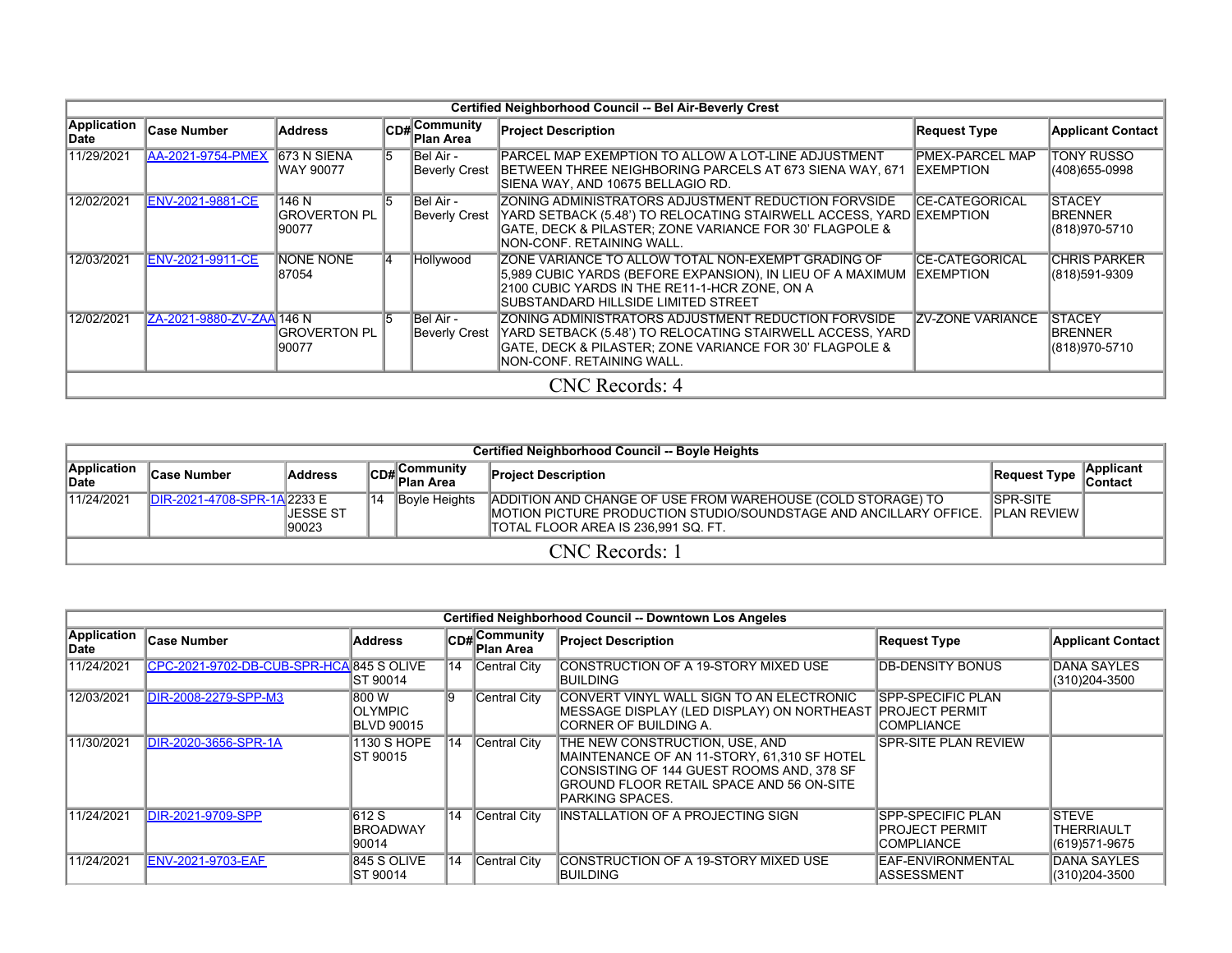| 11/24/2021 | <b>ENV-2021-9710-CE</b> | 612 S<br><b>BROADWAY</b><br>90014  | 14  | Central City | INSTALLATION OF A PROJECTING SIGN                                                                                                                                                    | <b>CE-CATEGORICAL</b><br><b>IEXEMPTION</b>     | <b>STEVE</b><br><b>THERRIAULT</b><br>(619)571-9675 |
|------------|-------------------------|------------------------------------|-----|--------------|--------------------------------------------------------------------------------------------------------------------------------------------------------------------------------------|------------------------------------------------|----------------------------------------------------|
| 11/30/2021 | ENV-2021-9773-CE        | 1108 S<br><b>BROADWAY</b><br>90015 | 14  | Central City | A CONDITIONAL USE PERMIT TO ALLOW THE<br>ON-SITE SALE AND DISPENSING OF A FULL-LINE<br>OF ALCOHOLIC BEVERAGES IN CONJUNCTION<br>WITH A 2,076 SQ. FT. RESTAURANT WITH 200<br>ISEATS.  | <b>ICE-CATEGORICAL</b><br><b>IEXEMPTION</b>    | ELIZABETH<br><b>IPETERSON</b><br>(213)620-1904     |
| 12/02/2021 | <b>ENV-2021-9891-CE</b> | 721 E 5TH ST<br>90013              | 14  | Central City | RE-ESTABLISH A HOTEL USE WITH 42 GUEST<br>ROOMS AND A TOTAL AREA OF 17,887 SF                                                                                                        | <b>CE-CATEGORICAL</b><br><b>IEXEMPTION</b>     | ELIZABETH<br><b>IPETERSON</b><br>(213)620-1904     |
| 11/30/2021 | ZA-2021-9771-CUB        | 1108 S<br><b>BROADWAY</b><br>90015 | 14  | Central City | A CONDITIONAL USE PERMIT TO ALLOW THE<br>ION-SITE SALE AND DISPENSING OF A FULL-LINE<br>OF ALCOHOLIC BEVERAGES IN CONJUNCTION<br>WITH A 2.076 SQ. FT. RESTAURANT WITH 200<br>ISEATS. | <b>CUB-CONDITIONAL USE</b><br>BEVERAGE-ALCOHOL | ELIZABETH<br><b>IPETERSON</b><br>(213)620-1904     |
| 12/02/2021 | ZA-2021-9890-ZV         | 721 E 5TH ST<br>90013              | ำ4ั | Central City | RE-ESTABLISH A HOTEL USE WITH 42 GUEST<br>ROOMS AND A TOTAL AREA OF 17.887 SF                                                                                                        | <b>ZV-ZONE VARIANCE</b>                        | ELIZABETH<br><b>IPETERSON</b><br>(213)620-1904     |
|            |                         |                                    |     |              | CNC Records: 10                                                                                                                                                                      |                                                |                                                    |

|                      | <b>Certified Neighborhood Council -- Eagle Rock</b> |                                                    |     |                            |                                                                                                                                                            |                                            |                                     |  |  |  |  |  |  |
|----------------------|-----------------------------------------------------|----------------------------------------------------|-----|----------------------------|------------------------------------------------------------------------------------------------------------------------------------------------------------|--------------------------------------------|-------------------------------------|--|--|--|--|--|--|
| Application<br>∣Date | Case Number                                         | <b>Address</b>                                     |     | CD# Community<br>Plan Area | <b>Project Description</b>                                                                                                                                 | Request Type                               | <b>Applicant Contact</b>            |  |  |  |  |  |  |
| 12/01/2021           | AA-2021-9841-PMLA-HCA 5308 N MOUNT                  | IHELENA AVE<br>190041                              | 14' | Northeast Los<br>Angeles   | <b>PRELIMINARY PARCEL MAP FOR A 2-LOT SUBDIVISION IN THE</b><br><b>IR1 ZONE</b>                                                                            | <b>PMLA-PARCEL MAP</b>                     | <b>PAUL GARRY</b><br>(213) 223-1451 |  |  |  |  |  |  |
| 12/01/2021           | ENV-2021-9843-CE                                    | 5308 N MOUNT<br>IHELENA AVE<br>190041              | 14  | Northeast Los<br>Angeles   | A ZONING ADMINISTRATOR'S ADJUSTMENT AND ZONE<br>IVARIANCE FOR A REDUCED SIDE YARD SETBACK AND<br><b>IREDUCED PARKING IN CONJUNCTION WITH A SUBDIVISION</b> | <b>CE-CATEGORICAL</b><br><b>IEXEMPTION</b> | <b>PAUL GARRY</b><br>(213) 223-1451 |  |  |  |  |  |  |
| 12/01/2021           | ZA-2021-9842-ZV-ZAA                                 | <b>5308 N MOUNT</b><br><b>HELENA AVE</b><br>190041 | 14  | Northeast Los<br>Angeles   | A ZONING ADMINISTRATOR'S ADJUSTMENT AND ZONE<br>IVARIANCE FOR A REDUCED SIDE YARD SETBACK AND<br><b>IREDUCED PARKING IN CONJUNCTION WITH A SUBDIVISION</b> | <b>ZV-ZONE VARIANCE</b>                    | <b>PAUL GARRY</b><br>(213) 223-1451 |  |  |  |  |  |  |
|                      | CNC Records: 3                                      |                                                    |     |                            |                                                                                                                                                            |                                            |                                     |  |  |  |  |  |  |

|                      | Certified Neighborhood Council -- East Hollywood |                         |    |                            |                                                                                                                                                                  |                          |                                                    |  |  |  |  |
|----------------------|--------------------------------------------------|-------------------------|----|----------------------------|------------------------------------------------------------------------------------------------------------------------------------------------------------------|--------------------------|----------------------------------------------------|--|--|--|--|
| Application<br>∣Date | ∣Case Number                                     | <b>Address</b>          |    | CD# Community<br>Plan Area | <b>Project Description</b>                                                                                                                                       | <b>Request Type</b>      | <b>Applicant Contact</b>                           |  |  |  |  |
| 11/30/2021           | ENV-2021-9797-CE 5233 W                          | ISUNSET BLVD I<br>90027 | 13 | Hollywood                  | A CUP FOR THE SALE AND SERVICE OF BEER AND WINE FOR ICE-CATEGORICAL<br>OFF-SITE CONSUMPTION IN CONJUNCTION WITH EXISTING<br>MARKET. N EXISTING RESTAURANT        | <b>IEXEMPTION</b>        | <b>KRISTA</b><br><b>GARRITANO</b><br>(310)975-8588 |  |  |  |  |
| 11/30/2021           | ZA-2021-9795-CUB 5233 W                          | ISUNSET BLVD I<br>90027 | 13 | Hollywood                  | IA CUP FOR THE SALE AND SERVICE OF BEER AND WINE FOR ICUB-CONDITIONAL USE<br>OFF-SITE CONSUMPTION IN CONJUNCTION WITH EXISTING<br>IMARKET. N EXISTING RESTAURANT | <b>IBEVERAGE-ALCOHOL</b> | <b>KRISTA</b><br><b>GARRITANO</b><br>(310)975-8588 |  |  |  |  |
|                      | CNC Records: 2                                   |                         |    |                            |                                                                                                                                                                  |                          |                                                    |  |  |  |  |

**Certified Neighborhood Council -- Echo Park**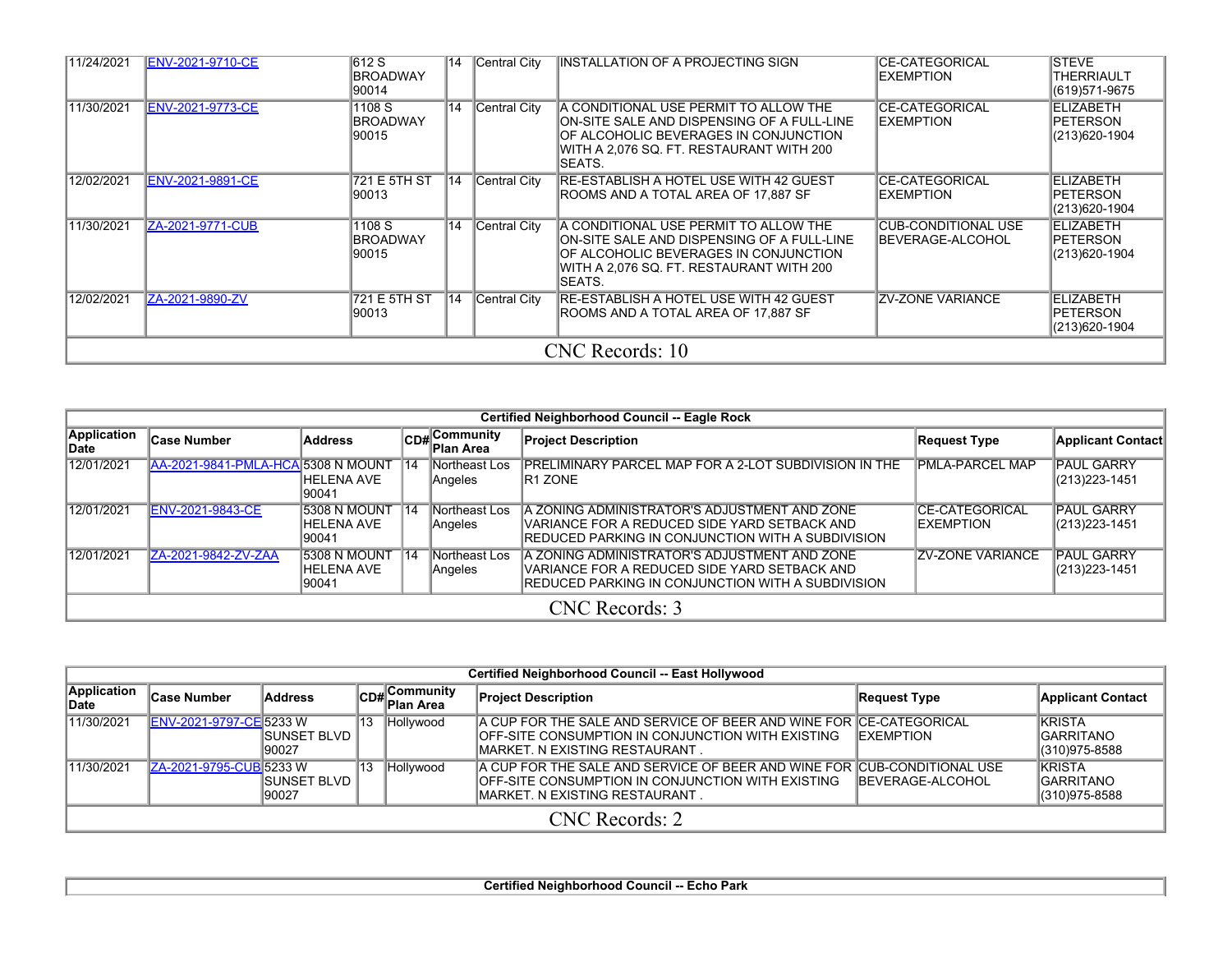| Application<br><b>IDate</b> | ∣Case Number                          | <b>Address</b> |                | CD# Community Plan Area                             | <b>Project Description</b>                                                  | Request Type                                 | <b>Applicant Contact</b>             |  |  |  |
|-----------------------------|---------------------------------------|----------------|----------------|-----------------------------------------------------|-----------------------------------------------------------------------------|----------------------------------------------|--------------------------------------|--|--|--|
| 12/01/2021                  | <b>AA-2021-9844-PMEX 2257 W AARON</b> | IST 90026      | $\parallel$ 13 | <b>Silver Lake - Echo Park -</b><br>IElvsian Vallev | LOT LINE ADJUSTMENT TO ADJUST COMMON<br><b>IPROPERTY LINES OF 2 PARCELS</b> | <b>IPMEX-PARCEL MAP</b><br><b>IEXEMPTION</b> | <b>IBEN WARWAS</b><br> (323)202-5171 |  |  |  |
| CNC Records: 1              |                                       |                |                |                                                     |                                                                             |                                              |                                      |  |  |  |

|                             | Certified Neighborhood Council -- Empowerment Congress North Area |                                              |     |                               |                                                                                                                                                          |                                             |                                                |  |  |  |  |  |
|-----------------------------|-------------------------------------------------------------------|----------------------------------------------|-----|-------------------------------|----------------------------------------------------------------------------------------------------------------------------------------------------------|---------------------------------------------|------------------------------------------------|--|--|--|--|--|
| <b>Application</b><br>∣Date | <b>Case Number</b>                                                | <b>Address</b>                               | CD# | Community<br><b>Plan Area</b> | <b>Project Description</b>                                                                                                                               | Request Type                                | <b>Applicant Contact</b>                       |  |  |  |  |  |
| 11/23/2021                  | AA-2021-9665-PMEX                                                 | 1806 W<br><b>ADAMS</b><br><b>IBLVD 90007</b> | 19  | South Los<br>Angeles          | LOT LINE ADJUSTMENT TO RECONFIGURE THE<br><b>IPROPERTY LINES OF 2 PARCELS</b>                                                                            | <b>PMEX-PARCEL MAP</b><br><b>IEXEMPTION</b> | IJEFF ALLEN<br>(818) 335-2204                  |  |  |  |  |  |
| 12/03/2021                  | DIR-2021-9895-TOC-VHCA 1177 W 37TH 8                              | IPL 90007                                    |     | South Los<br>Angeles          | IDEMOLITION OF A TRIPLEX AND CONSTRUCTION OF A TOC-TRANSIT ORIENTED<br>INEW 5 STORY MULTI FAMILY BUILDING CONSISTING<br>IOF 7 DWELLING UNITS AND ONE ADU | <b>ICOMMUNITIES</b>                         | <b>BABAK</b><br>ICHAHARMAHALI<br>(310)430-5565 |  |  |  |  |  |
| 12/03/2021                  | <b>ENV-2021-9896-EAF</b>                                          | 1177 W 37TH 8<br>IPL 90007                   |     | South Los<br>Angeles          | DEMOLITION OF A TRIPLEX AND CONSTRUCTION OF A EAF-ENVIRONMENTAL<br>INEW 5 STORY MULTI FAMILY BUILDING CONSISTING<br>IOF 7 DWELLING UNITS AND ONE ADU     | <b>IASSESSMENT</b>                          | <b>BABAK</b><br>ICHAHARMAHALI<br>(310)430-5565 |  |  |  |  |  |
|                             | CNC Records: 3                                                    |                                              |     |                               |                                                                                                                                                          |                                             |                                                |  |  |  |  |  |

|                       | <b>Certified Neighborhood Council -- Foothill Trails District</b> |                      |  |                                                                                  |                                                                                                                                                                                           |                                                                           |                                      |  |  |  |  |  |  |
|-----------------------|-------------------------------------------------------------------|----------------------|--|----------------------------------------------------------------------------------|-------------------------------------------------------------------------------------------------------------------------------------------------------------------------------------------|---------------------------------------------------------------------------|--------------------------------------|--|--|--|--|--|--|
| Application<br>lDate⊦ | <b>Case Number</b>                                                | Address              |  | ∣CD#∣Community Plan Area                                                         | <b>Project Description</b>                                                                                                                                                                | <b>Request Type</b>                                                       | Applicant Contact                    |  |  |  |  |  |  |
| 11/30/2021            | DIR-2021-9780-SPP 10859 W                                         | IWALNUT DR<br>191040 |  | Sunland - Tujunga - Lake<br>View Terrace - Shadow Hills<br>· East La Tuna Canyon | <b>PROJECT PERMIT COMPLIANCE - APPROX 1487 SQ FT</b><br><b>IRESIDENTIAL ADDITION. 2276 SQ FT GARAGE</b><br>ADDITION (593 SQ FT COVERED), 600 SQ FT ADU<br>(SEPARATE PERMIT)               | <b>ISPP-SPECIFIC PLAN</b><br><b>IPROJECT PERMIT</b><br><b>ICOMPLIANCE</b> | <b>JEFF ROBERTS</b><br>(818)352-2525 |  |  |  |  |  |  |
| 11/30/2021            | ENV-2021-9782-CE 10859 W                                          | IWALNUT DR<br>191040 |  | Sunland - Tujunga - Lake<br>View Terrace - Shadow Hills<br>· East La Tuna Canyon | <b>PROJECT PERMIT COMPLIANCE - APPROX 1487 SQ FT CE-CATEGORICAL</b><br><b>RESIDENTIAL ADDITION, 2276 SQ FT GARAGE</b><br>ADDITION (593 SQ FT COVERED), 600 SQ FT ADU<br>(SEPARATE PERMIT) | <b>IEXEMPTION</b>                                                         | <b>JEFF ROBERTS</b><br>(818)352-2525 |  |  |  |  |  |  |
|                       | CNC Records: 2                                                    |                      |  |                                                                                  |                                                                                                                                                                                           |                                                                           |                                      |  |  |  |  |  |  |

|                                                                                                                                                        | Certified Neighborhood Council -- Glassell Park                                                                                                                                                                                                                       |                         |  |                          |                                                                                                       |                     |  |  |  |  |  |  |  |  |
|--------------------------------------------------------------------------------------------------------------------------------------------------------|-----------------------------------------------------------------------------------------------------------------------------------------------------------------------------------------------------------------------------------------------------------------------|-------------------------|--|--------------------------|-------------------------------------------------------------------------------------------------------|---------------------|--|--|--|--|--|--|--|--|
| Application<br>CD#Community<br>Plan Area<br><b>Project Description</b><br>∣Case Number<br>Address<br><b>Applicant Contact</b><br>Request Type<br>∣Date |                                                                                                                                                                                                                                                                       |                         |  |                          |                                                                                                       |                     |  |  |  |  |  |  |  |  |
| 11/22/2021                                                                                                                                             | CPC-2015-4339-CU-CDO-PA1 2558 W SAN                                                                                                                                                                                                                                   | IFERNANDO ROAD<br>90065 |  | Northeast Los<br>Angeles | <b>IPLAN APPROVAL PER CONDITION NO. 19</b><br><b>ITO EVALUATE COMPLIANCE OF</b><br><b>ICONDITIONS</b> | ICU-CONDITIONAL USE |  |  |  |  |  |  |  |  |
| 11/22/2021                                                                                                                                             | <b>INEW CHARTER SCHOOL IN AN EXISTING</b><br><b>CE-CATEGORICAL</b><br><b>ARMEN ROSS OR KING</b><br><b>ENV-2021-9619-CE</b><br>12558 W SAN<br>Northeast Los<br>IFERNANDO ROAD<br>WOODS (323)293-2900<br>IINDUSTRIAL BUILDING.<br><b>IEXEMPTION</b><br>Angeles<br>90065 |                         |  |                          |                                                                                                       |                     |  |  |  |  |  |  |  |  |
|                                                                                                                                                        |                                                                                                                                                                                                                                                                       |                         |  |                          | CNC Records: 2                                                                                        |                     |  |  |  |  |  |  |  |  |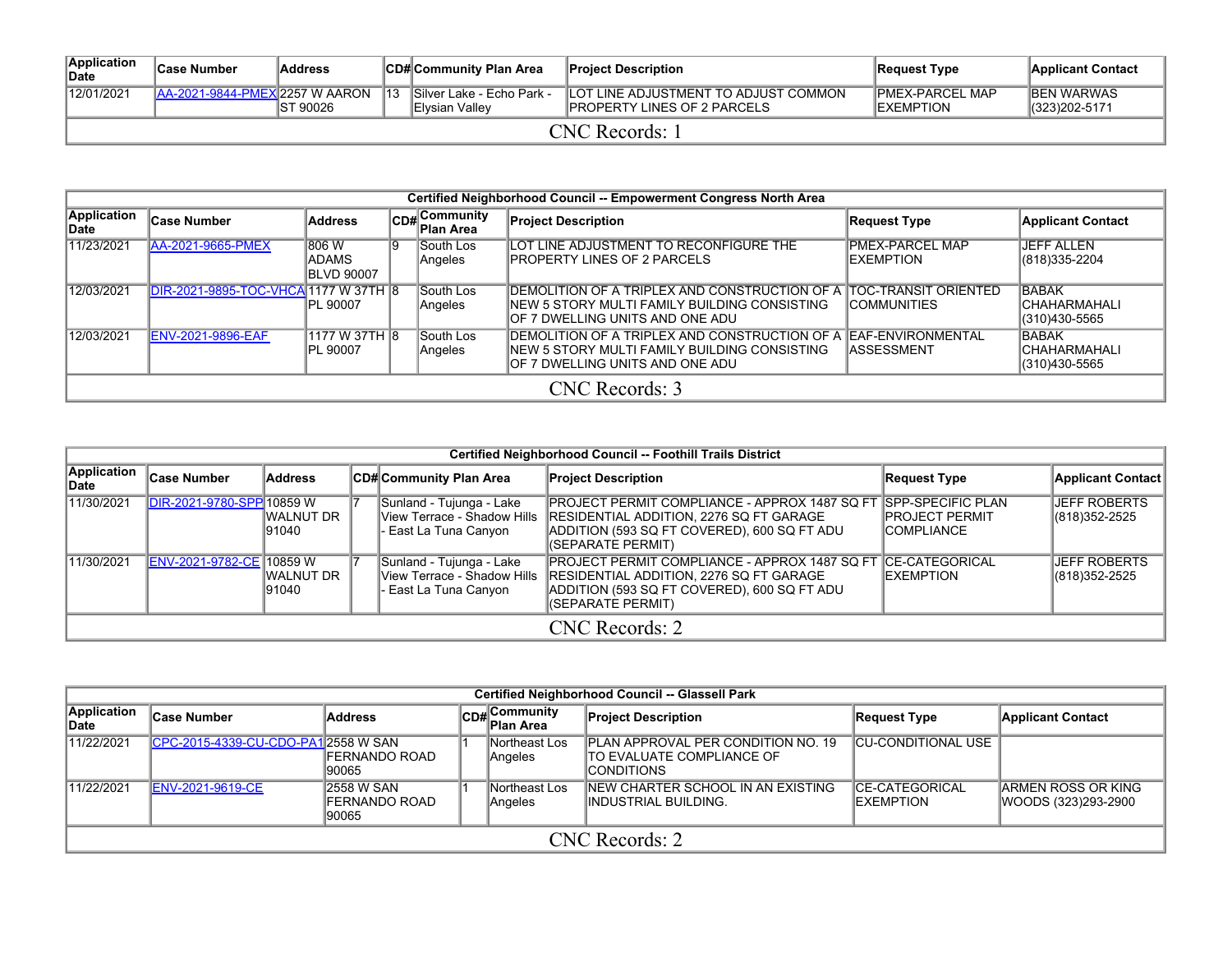| Certified Neighborhood Council -- Greater Toluca Lake                                                                                                        |                          |                               |  |                                                             |                                                                                  |                                                  |                                      |  |  |  |  |  |
|--------------------------------------------------------------------------------------------------------------------------------------------------------------|--------------------------|-------------------------------|--|-------------------------------------------------------------|----------------------------------------------------------------------------------|--------------------------------------------------|--------------------------------------|--|--|--|--|--|
| Application<br>∣Case Number<br>∣CD# Community Plan Area<br><b>Address</b><br><b>Applicant Contact</b><br><b>Project Description</b><br>Request Type<br>∥Date |                          |                               |  |                                                             |                                                                                  |                                                  |                                      |  |  |  |  |  |
| 11/24/2021                                                                                                                                                   | AA-2021-9690-COC 10260 W | <b>IMOORPARK ST</b><br>191602 |  | Sherman Oaks - Studio City -<br>Toluca Lake - Cahuenga Pass | <b>THE LEGALIZATION OF AN ILLEGAL LOT</b><br><b>ICUT TO ALLOW A PROPOSED ADU</b> | <b>ICOC-CERTIFICATE OF</b><br><b>ICOMPLIANCE</b> | <b>JANNE SEGAL</b><br>(310) 283-2748 |  |  |  |  |  |
|                                                                                                                                                              |                          |                               |  | CNC Records: 1                                              |                                                                                  |                                                  |                                      |  |  |  |  |  |

|                      | Certified Neighborhood Council -- Greater Valley Glen                                                                                                                                                                                                                                                                                          |                        |  |                                     |                                                                                                                           |                                             |                                                         |  |  |  |  |  |  |
|----------------------|------------------------------------------------------------------------------------------------------------------------------------------------------------------------------------------------------------------------------------------------------------------------------------------------------------------------------------------------|------------------------|--|-------------------------------------|---------------------------------------------------------------------------------------------------------------------------|---------------------------------------------|---------------------------------------------------------|--|--|--|--|--|--|
| Application<br>∥Date | <b>Case Number</b>                                                                                                                                                                                                                                                                                                                             | Address                |  | lArea                               | CD# Community Plan Project Description                                                                                    | Request Type                                | <b>Applicant Contact</b>                                |  |  |  |  |  |  |
| 12/01/2021           | <b>ENV-2021-9839-CE 13007 W</b>                                                                                                                                                                                                                                                                                                                | IVICTORY BLVD<br>91606 |  | North Hollywood -<br>Valley Village | A CUP FOR THE SALE AND SERVICE OF A FULL LINE<br>OF ALCOHOL FOR ONSITE CONSUMPTION WITH AN<br><b>IEXISTING RESTAURANT</b> | <b>ICE-CATEGORICAL</b><br><b>IEXEMPTION</b> | <b>IPATRICK</b><br><b>IPANZARELLO</b><br>(818) 310-8589 |  |  |  |  |  |  |
| 12/01/2021           | A CUP FOR THE SALE AND SERVICE OF A FULL LINE<br><b>CUB-CONDITIONAL USE</b><br><b>PATRICK</b><br><b>IZA-2021-9838-CUBI13007 W</b><br>North Hollywood -<br>OF ALCOHOL FOR ONSITE CONSUMPTION WITH AN<br><b>IBEVERAGE-ALCOHOL</b><br><b>IPANZARELLO</b><br>Valley Village<br>IVICTORY BLVD<br>$ (818)310-8589$<br>IEXISTING RESTAURANT.<br>91606 |                        |  |                                     |                                                                                                                           |                                             |                                                         |  |  |  |  |  |  |
|                      |                                                                                                                                                                                                                                                                                                                                                |                        |  |                                     | CNC Records: 2                                                                                                            |                                             |                                                         |  |  |  |  |  |  |

|                      | <b>Certified Neighborhood Council -- Greater Wilshire</b> |                        |  |                           |                                                                                                                                                           |                                                        |                                         |  |  |  |  |  |  |
|----------------------|-----------------------------------------------------------|------------------------|--|---------------------------|-----------------------------------------------------------------------------------------------------------------------------------------------------------|--------------------------------------------------------|-----------------------------------------|--|--|--|--|--|--|
| Application<br>∣Date | <b>Case Number</b>                                        | Address                |  | CD#Community<br>Plan Area | <b>Project Description</b>                                                                                                                                | Request Type                                           | Applicant Contact                       |  |  |  |  |  |  |
| 12/01/2021           | ENV-2021-9832-CE 5784 W                                   | IMELROSE AVE<br>190038 |  | Wilshire                  | A CUP FOR THE SALE AND SERVICE OF BEER & WINE FOR<br>ION-SITE CONSUMPTION WITH ANCILLARY OFF-SITE TO-GO<br>IPRIVILEGES IN CONJUNCTION WITH A RESTAURANT . | <b>ICE-CATEGORICAL</b><br><b>IEXEMPTION</b>            | <b>MARIA IMPALA</b><br>$ (626)683-9777$ |  |  |  |  |  |  |
| 12/01/2021           | ZA-2021-9831-CUB 5784 W                                   | IMELROSE AVE<br>190038 |  | Wilshire                  | A CUP FOR THE SALE AND SERVICE OF BEER & WINE FOR<br>ION-SITE CONSUMPTION WITH ANCILLARY OFF-SITE TO-GO<br>IPRIVILEGES IN CONJUNCTION WITH A RESTAURANT.  | <b>CUB-CONDITIONAL USE</b><br><b>IBEVERAGE-ALCOHOL</b> | <b>MARIA IMPALA</b><br>$ (626)683-9777$ |  |  |  |  |  |  |
|                      | CNC Records: 2                                            |                        |  |                           |                                                                                                                                                           |                                                        |                                         |  |  |  |  |  |  |

|                      | Certified Neighborhood Council -- Historic Highland Park |                                       |    |                           |                                                                                                                                                                                                     |                                  |                                                     |  |  |  |  |  |
|----------------------|----------------------------------------------------------|---------------------------------------|----|---------------------------|-----------------------------------------------------------------------------------------------------------------------------------------------------------------------------------------------------|----------------------------------|-----------------------------------------------------|--|--|--|--|--|
| Application<br>∣Date | <b>Case Number</b>                                       | <b>Address</b>                        |    | CD#Community<br>Plan Area | <b>Project Description</b>                                                                                                                                                                          | <b>Request Type</b>              | <b>Applicant Contact</b>                            |  |  |  |  |  |
| 12/02/2021           | AA-2021-9873-PMLA                                        | 6253 E<br><b>ICHURCH</b><br>IST 90042 | 14 | Angeles                   | Northeast Los ZONING ADMINISTRATOR'S ADJUSTMENT TO<br><b>IALLOW ENCROACHING AND OVER IN HEIGHT</b><br>ISTRUCTURES IN THE NEWLY ESTABLISHED<br>IREQUIRED YARDS: AND ZAD FOR A REDUCED<br>IFRONT YARD | <b>IPMLA-PARCEL MAP</b>          | <b>JESSICA</b><br><b>IPAKDAMAN</b><br>(818)716-2797 |  |  |  |  |  |
| 12/02/2021           | <b>ENV-2021-9872-CE</b>                                  | 6253 E<br>ICHURCH<br>IST 90042        | 14 | Angeles                   | Northeast Los ZONING ADMINISTRATOR'S ADJUSTMENT TO<br><b>IALLOW ENCROACHING AND OVER IN HEIGHT</b><br>ISTRUCTURES IN THE NEWLY ESTABLISHED<br>IREQUIRED YARDS: AND ZAD FOR A REDUCED<br>FRONT YARD  | <b>ICE-CATEGORICAL EXEMPTION</b> | <b>JESSICA</b><br><b>IPAKDAMAN</b><br>(818)716-2797 |  |  |  |  |  |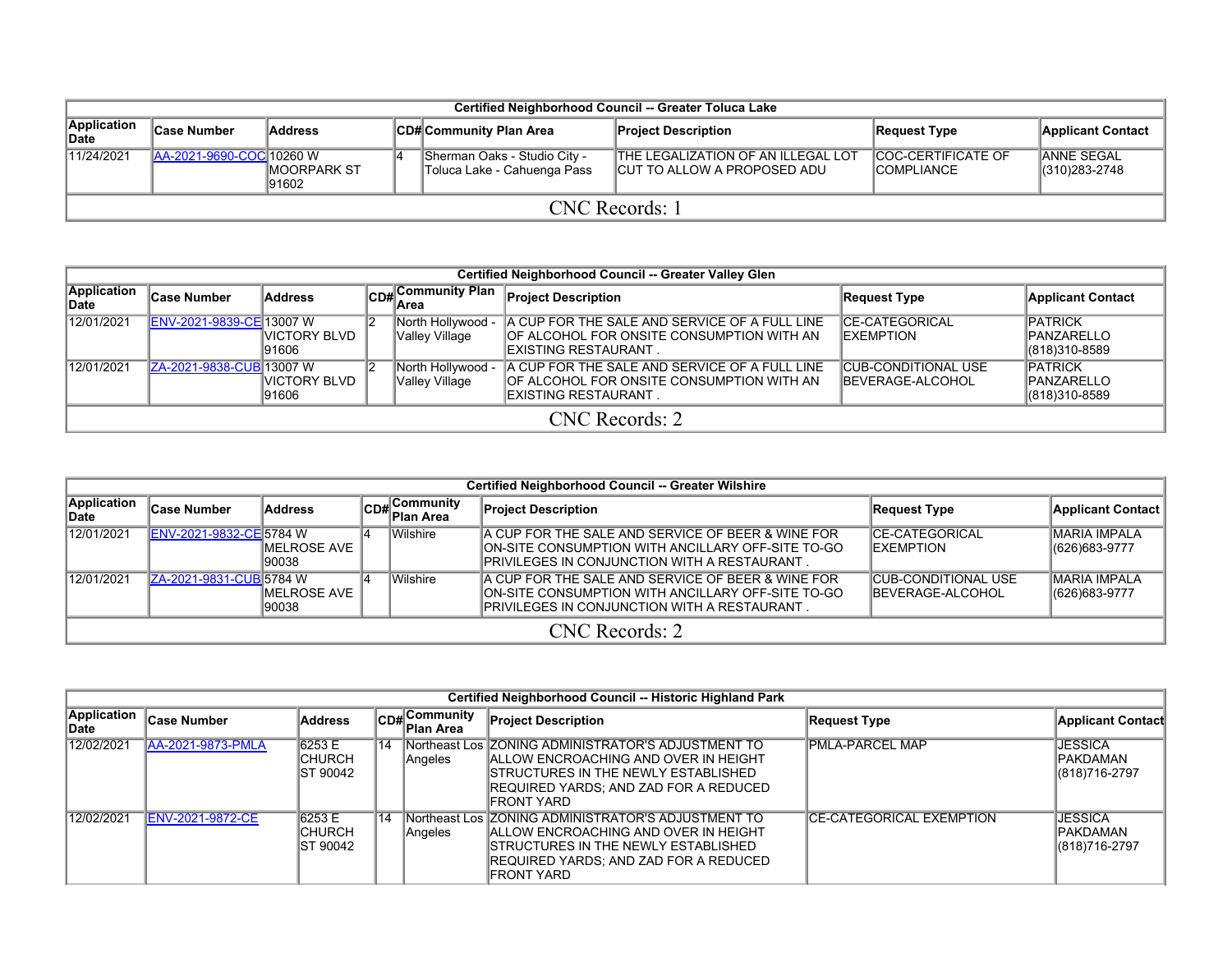| 12/02/2021 | ZA-2021-9871-ZAA-ZAD-F 6253 E | <b>ICHURCH</b><br>IST 90042 | 14 | Angeles | INortheast Los ZONING ADMINISTRATOR'S ADJUSTMENT TO<br><b>IALLOW ENCROACHING AND OVER IN HEIGHT</b><br>ISTRUCTURES IN THE NEWLY ESTABLISHED<br>IREQUIRED YARDS: AND ZAD FOR A REDUCED<br><b>IFRONT YARD</b> | IZAA-AREA HEIGHT YARD AND BLDG<br>LINE ADJMNTS GT 20% (SLIGHT<br><b>IMODIFICATIONS</b> | <b>JESSICA</b><br><b>PAKDAMAN</b><br>(818) 716-2797 |
|------------|-------------------------------|-----------------------------|----|---------|-------------------------------------------------------------------------------------------------------------------------------------------------------------------------------------------------------------|----------------------------------------------------------------------------------------|-----------------------------------------------------|
|            |                               |                             |    |         | CNC Records: 3                                                                                                                                                                                              |                                                                                        |                                                     |

| Certified Neighborhood Council -- Lake Balboa |                                                                                                                                                                                                                                                                    |              |                   |  |                |  |  |  |  |  |  |  |
|-----------------------------------------------|--------------------------------------------------------------------------------------------------------------------------------------------------------------------------------------------------------------------------------------------------------------------|--------------|-------------------|--|----------------|--|--|--|--|--|--|--|
| Application<br><b>IDate</b>                   | <b>Case Number</b>                                                                                                                                                                                                                                                 | Request Type | Applicant Contact |  |                |  |  |  |  |  |  |  |
| 12/01/2021                                    | ADM-2021-9854-DB-HCA 7005 N<br><b>CONSTRUCTION OF A 5-STORY 21-UNIT APARTMENT BUILDING</b><br>∥Van Nuys - North<br><b>OVER 1-LEVEL OF SUBTERRANEAN PARKING. THE PROJECT WILL BONUS</b><br>IWOODLEY AVE<br><b>ISherman Oaks</b><br>191406<br>ISET ASIDE 2 VLI UNITS |              |                   |  |                |  |  |  |  |  |  |  |
|                                               |                                                                                                                                                                                                                                                                    |              |                   |  | CNC Records: 1 |  |  |  |  |  |  |  |

| Certified Neighborhood Council -- Los Feliz                                                      |                                                                                                                                                                                                                                                   |  |  |  |                                    |              |                          |  |  |  |  |  |
|--------------------------------------------------------------------------------------------------|---------------------------------------------------------------------------------------------------------------------------------------------------------------------------------------------------------------------------------------------------|--|--|--|------------------------------------|--------------|--------------------------|--|--|--|--|--|
| Application<br><sup>∥</sup> CD#∣ <sub>Area</sub><br>Address<br><b>Case Number</b><br><b>Date</b> |                                                                                                                                                                                                                                                   |  |  |  | Community Plan Project Description | Request Type | <b>Applicant Contact</b> |  |  |  |  |  |
| 11/22/2021                                                                                       | LOT LINE ADJUSTMENT TO MOVE LOT LINE ON LOT<br>IPMEX-PARCEL MAP<br><b>IGREGORY WILLIAMS</b><br><b>AA-2021-9623-PMEX 3721 W EVANS</b><br>Hollywood<br><b>23 THAT DIVIDES PARCELS B &amp; C.</b><br>IST 90027<br>(323)660-7040<br><b>IEXEMPTION</b> |  |  |  |                                    |              |                          |  |  |  |  |  |
|                                                                                                  | CNC Records: 1                                                                                                                                                                                                                                    |  |  |  |                                    |              |                          |  |  |  |  |  |

|                      | Certified Neighborhood Council -- Mar Vista                                                                                                                                                                                                                                                                         |                       |    |           |                                                                                                                                                                                             |              |                                                        |  |  |  |  |  |  |
|----------------------|---------------------------------------------------------------------------------------------------------------------------------------------------------------------------------------------------------------------------------------------------------------------------------------------------------------------|-----------------------|----|-----------|---------------------------------------------------------------------------------------------------------------------------------------------------------------------------------------------|--------------|--------------------------------------------------------|--|--|--|--|--|--|
| Application<br>∥Date | ∣Case Number                                                                                                                                                                                                                                                                                                        | <b>Address</b>        |    |           | CD#Community Plan Project Description                                                                                                                                                       | Request Type | <b>Applicant Contact</b>                               |  |  |  |  |  |  |
| 11/30/2021           | ENV-2021-9763-CE 12106 W                                                                                                                                                                                                                                                                                            | IHERBERT ST<br>190066 | 11 | - Del Rev | lPalms - Mar Vista IREQUEST TO ALLOW AN 6"-6 OVER IN HEIGHT FENCE / GATE /ICE-CATEGORICAL<br><b>IHEDGE IN THE REQUIRED FRONT YARD SETBACK IN LIEU OF IEXEMPTION</b><br>THE 3.5 FEET ALLOWED |              | <b>IBENJAMIN</b><br><b>IESHAGHIAN</b><br>(323)828-0522 |  |  |  |  |  |  |
| 11/30/2021           | 12106 W<br> 11<br>IPalms - Mar Vista IREQUEST TO ALLOW AN 6"-6 OVER IN HEIGHT FENCE / GATE /IF-FENCE HEIGHT<br><b>IBENJAMIN</b><br>ZA-2021-9762-F<br>HEDGE IN THE REQUIRED FRONT YARD SETBACK IN LIEU OF<br><b>IESHAGHIAN</b><br><b>IHERBERT ST</b><br>- Del Rev<br>(323)828-0522<br>THE 3.5 FEET ALLOWED<br>190066 |                       |    |           |                                                                                                                                                                                             |              |                                                        |  |  |  |  |  |  |
|                      | CNC Records: 2                                                                                                                                                                                                                                                                                                      |                       |    |           |                                                                                                                                                                                             |              |                                                        |  |  |  |  |  |  |

|                      | Certified Neighborhood Council -- Mid City |                           |                 |                                         |                                                                |                     |                                   |  |  |  |  |  |  |
|----------------------|--------------------------------------------|---------------------------|-----------------|-----------------------------------------|----------------------------------------------------------------|---------------------|-----------------------------------|--|--|--|--|--|--|
| Application<br>∣Date | <b>Case Number</b>                         | <b>Address</b>            |                 | CD# Community Plan Area                 | <b>Project Description</b>                                     | <b>Request Type</b> | <b>Applicant Contact</b>          |  |  |  |  |  |  |
| 11/29/2021           | AA-2021-9726-PMLA-HCA 1832 S CLYDE AVE     | 90019                     | 10              | West Adams - Baldwin Hills -<br>Leimert | <b>SMALL LOT SUBDIVISION FOR 4 PMLA-PARCEL MAP</b><br>IUNITS   |                     | <b>RON JONES</b><br>(415)240-9499 |  |  |  |  |  |  |
| 11/29/2021           | <b>ENV-2021-9728-CE</b>                    | 1832 S CLYDE AVE<br>90019 | 10 <sup>1</sup> | West Adams - Baldwin Hills -<br>Leimert | SMALL LOT SUBDIVISION FOR 4 CE-CATEGORICAL<br>IUNITS           | <b>IEXEMPTION</b>   | <b>RON JONES</b><br>(415)240-9499 |  |  |  |  |  |  |
| 11/29/2021           | ZA-2021-9727-ZV-HCA                        | 1832 S CLYDE AVE<br>90019 | 10              | West Adams - Baldwin Hills -<br>Leimert | <b>ISMALL LOT SUBDIVISION FOR 4 ZV-ZONE VARIANCE</b><br>IUNITS |                     | <b>RON JONES</b><br>(415)240-9499 |  |  |  |  |  |  |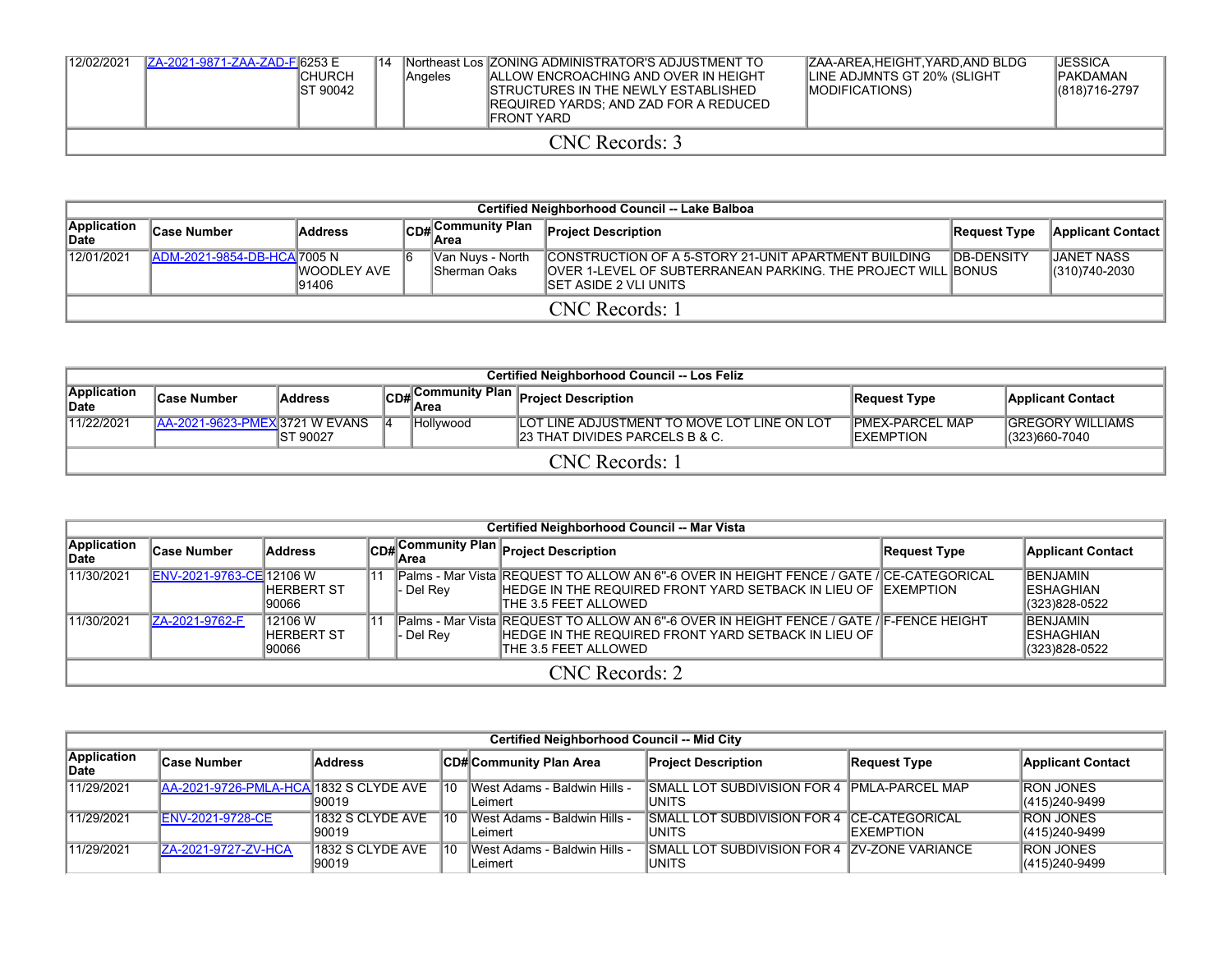|                      | Certified Neighborhood Council -- Mid City West                                                                                                                                                                                  |                |  |  |                                        |                     |                          |  |  |  |  |
|----------------------|----------------------------------------------------------------------------------------------------------------------------------------------------------------------------------------------------------------------------------|----------------|--|--|----------------------------------------|---------------------|--------------------------|--|--|--|--|
| Application<br>∣Date | ∣Case Number                                                                                                                                                                                                                     | <b>Address</b> |  |  | CD# Community Plan Project Description | <b>Request Type</b> | <b>Applicant Contact</b> |  |  |  |  |
| 11/22/2021           | Wilshire<br>ENV-2021-9609-CE 6217 W MARYLAND 5<br><b>CE-CATEGORICAL EXEMPTION</b><br><b>ISAMIRA SQUIRES</b><br>ZAA FOR REDUCED<br>ISIDE YARD<br><b>IDR 90048</b><br>(213)924-3236                                                |                |  |  |                                        |                     |                          |  |  |  |  |
| 11/22/2021           | Wilshire<br>ZA-2021-9608-ZAA 6217 W MARYLAND 5<br><b>ZAA FOR REDUCED</b><br><b>ISAMIRA SQUIRES</b><br>ZAA-AREA, HEIGHT, YARD, AND BLDG LINE ADJMNTS GT<br>20% (SLIGHT MODIFICATIONS)<br>(213)924-3236<br>ISIDE YARD<br>IDR 90048 |                |  |  |                                        |                     |                          |  |  |  |  |
|                      | CNC Records: 2                                                                                                                                                                                                                   |                |  |  |                                        |                     |                          |  |  |  |  |

|                            |                           |                                        |                                         |                                   | <b>Certified Neighborhood Council -- NoHo</b>                                                                                                                |                                                |                                                                     |
|----------------------------|---------------------------|----------------------------------------|-----------------------------------------|-----------------------------------|--------------------------------------------------------------------------------------------------------------------------------------------------------------|------------------------------------------------|---------------------------------------------------------------------|
| Application<br><b>Date</b> | <b>Case Number</b>        | <b>Address</b>                         | $C$ D# $C$ ommunity<br><b>Plan Area</b> |                                   | <b>Project Description</b>                                                                                                                                   | <b>Request Type</b>                            | <b>Applicant Contact</b>                                            |
| 11/29/2021                 | DIR-2021-9750-CLQ 11525 W | CHANDLER BLVD<br>91601                 |                                         | North Hollywood<br>Valley Village | <b>PROPOSED 60 UNIT APARTMENT WITH</b><br><b>SUBTERRRANEAN GARAGE. THE PROPOSED</b><br>BUILDING WILL HAVE FOUR FLOORS IN THE<br><b>IPROPOSED RAS4 ZONE</b>   | CLQ-CLARIFICATION OF 'Q'<br><b>ICONDITIONS</b> | <b>JEROME BUCKMELTER</b><br><b>ASSOCIATES INC.</b><br>(818)340-8386 |
| 12/01/2021                 | ENV-2021-9851-CE 5969 N   | LANKERSHIM<br><b>BLVD 91601</b>        |                                         | Valley Village                    | North Hollywood   A CUP FOR THE SALE AND SERVICE OF A FULL LINE   CE-CATEGORICAL<br>OF ALCOHOL FOR OFF-SITE CONSUMPTION WITH<br>IAN EXISTING PHARMACY STORE. | <b>EXEMPTION</b>                               | <b>R. BRUCE EVANS</b><br>(310)822-9848                              |
| 12/01/2021                 | ENV-2021-9852-CE 5969 N   | <b>LANKERSHIM</b><br><b>BLVD 91601</b> |                                         | North Hollywood<br>Valley Village | A CUP FOR THE SALE AND SERVICE OF A FULL LINE CE-CATEGORICAL<br><b>OF ALCOHOL FOR OFF-SITE CONSUMPTION WITH</b><br>IAN EXISTING PHARMACY STORE.              | EXEMPTION                                      | <b>R. BRUCE EVANS</b><br>(310)822-9848                              |
| 12/01/2021                 | ZA-2021-9849-CUB 15969 N  | <b>LANKERSHIM</b><br><b>BLVD 91601</b> |                                         | Valley Village                    | North Hollywood   A CUP FOR THE SALE AND SERVICE OF A FULL LINE<br>OF ALCOHOL FOR OFF-SITE CONSUMPTION WITH<br>IAN EXISTING PHARMACY STORE                   | <b>CUB-CONDITIONAL USE</b><br>BEVERAGE-ALCOHOL | <b>R. BRUCE EVANS</b><br>(310)822-9848                              |
|                            |                           |                                        |                                         |                                   | CNC Records: 4                                                                                                                                               |                                                |                                                                     |

|                      | Certified Neighborhood Council -- North Hollywood West |                                                                                           |  |                                     |                                                                                                                   |                                                        |                                        |  |  |  |  |  |  |  |
|----------------------|--------------------------------------------------------|-------------------------------------------------------------------------------------------|--|-------------------------------------|-------------------------------------------------------------------------------------------------------------------|--------------------------------------------------------|----------------------------------------|--|--|--|--|--|--|--|
| Application<br>∣Date | <b>Case Number</b>                                     | Address                                                                                   |  | $ CDH $ Community Plan              | <b>Project Description</b>                                                                                        | Request Type                                           | <b>Applicant Contact</b>               |  |  |  |  |  |  |  |
| 12/01/2021           | <b>IENV-2021-9858-CEI12855 W</b>                       | ISHERMAN WAY<br>91605                                                                     |  | North Hollywood -<br>Valley Village | IA CUP FOR THE SALE AND SERVICE OF A FULL LINE<br>IOF ALCOHOL FOR ONSITE CONSUMPTION WITH AN<br>IEXISTING LOUNGE. | ICE-CATEGORICAL<br><b>IEXEMPTION</b>                   | <b>BRETT ENGSTROM</b><br>(626)993-7350 |  |  |  |  |  |  |  |
| 12/01/2021           |                                                        | ZA-2021-9856-CUB 12855 W<br>North Hollywood -<br>Valley Village<br>ISHERMAN WAY<br>191605 |  |                                     | A CUP FOR THE SALE AND SERVICE OF A FULL LINE<br>OF ALCOHOL FOR ONSITE CONSUMPTION WITH AN<br>IEXISTING LOUNGE.   | <b>CUB-CONDITIONAL USE</b><br><b>IBEVERAGE-ALCOHOL</b> | <b>BRETT ENGSTROM</b><br>(626)993-7350 |  |  |  |  |  |  |  |
|                      | CNC Records: 2                                         |                                                                                           |  |                                     |                                                                                                                   |                                                        |                                        |  |  |  |  |  |  |  |

|                      | .<br><b>Iympic Park</b><br>ouncil |          |                                                   |                  |      |      |  |  |  |  |  |  |
|----------------------|-----------------------------------|----------|---------------------------------------------------|------------------|------|------|--|--|--|--|--|--|
| ∥Annlicati∩r<br>Date | . Number<br>$-0.00$               | `Addres⊾ | ⊪Communitv<br>החמי<br>≀∪ ∪<br><b>Plan</b><br>Area | Description<br>. | יש ו | Anni |  |  |  |  |  |  |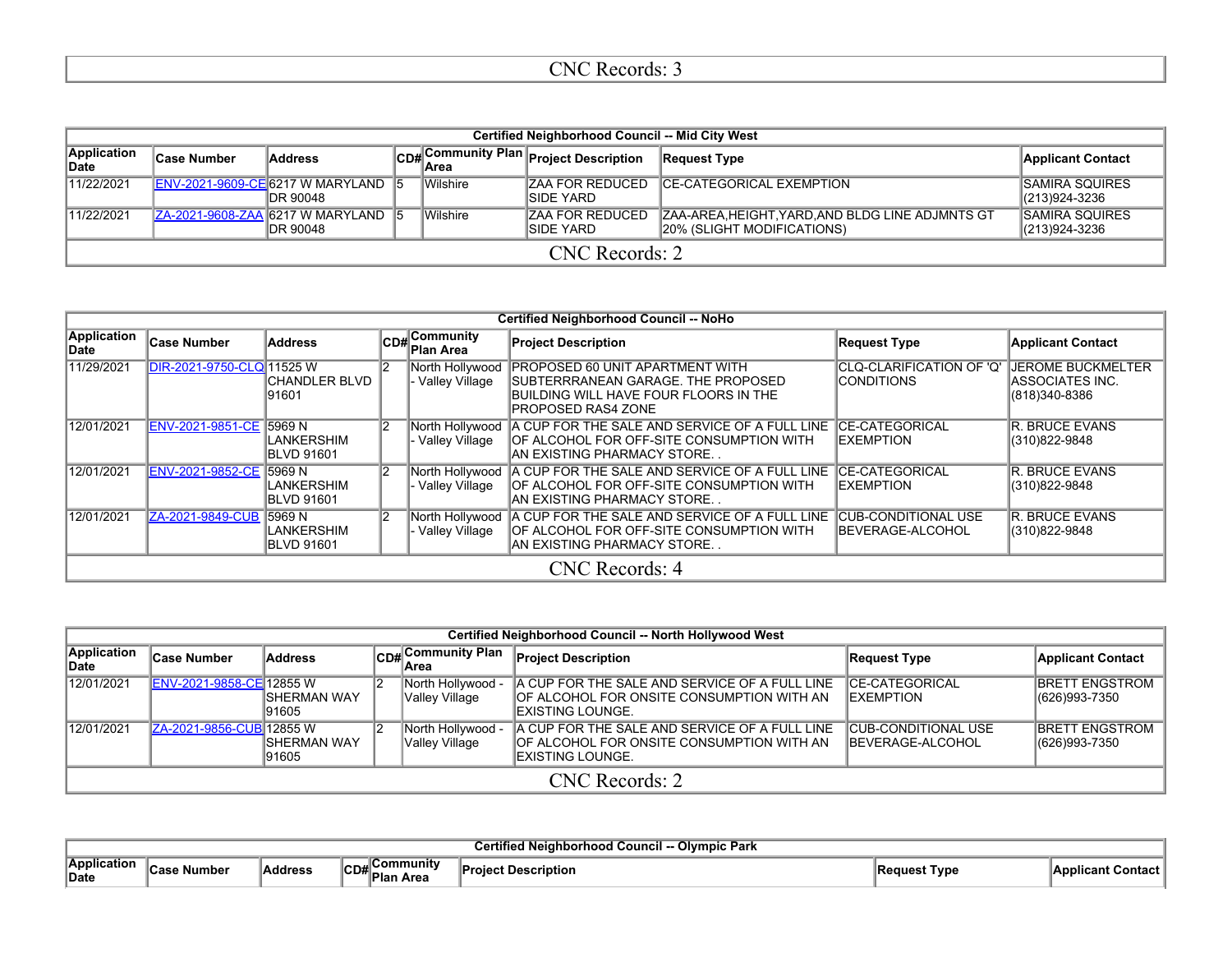| 11/30/2021 | ENV-2021-9804-CE 4377 W        | <b>PICO BLVD</b><br>90019 | 10 | <b>Wilshire</b> | A CONDITIONAL USE PERMIT TO ALLOW THE SALE OF BEER &<br><b>IWINE FOR OFF-SITE CONSUMPTION FOR EXISTING 1,423 SQ. FT.</b><br>INEIGHBORHOOD MARKET OPERATING FROM 7:00 A.M. TO 10:00<br>$\P$ P.M. | <b>ICE-CATEGORICAL</b><br><b>IEXEMPTION</b>            | <b>BILL ROBINSON</b><br>$ (213)999-6711$ |  |  |  |  |
|------------|--------------------------------|---------------------------|----|-----------------|-------------------------------------------------------------------------------------------------------------------------------------------------------------------------------------------------|--------------------------------------------------------|------------------------------------------|--|--|--|--|
| 11/30/2021 | <b>ZA-2021-9803-CUB 4377 W</b> | PICO BLVD<br>90019        | 10 | <b>Wilshire</b> | A CONDITIONAL USE PERMIT TO ALLOW THE SALE OF BEER &<br>WINE FOR OFF-SITE CONSUMPTION FOR EXISTING 1.423 SQ. FT.<br>INEIGHBORHOOD MARKET OPERATING FROM 7:00 A.M. TO 10:00<br>$\P$ P.M.         | <b>CUB-CONDITIONAL USE</b><br><b>IBEVERAGE-ALCOHOL</b> | <b>BILL ROBINSON</b><br>$ (213)999-6711$ |  |  |  |  |
|            | CNC Records: 2                 |                           |    |                 |                                                                                                                                                                                                 |                                                        |                                          |  |  |  |  |

|                                                                                           |                              |                      |  |                           | Certified Neighborhood Council -- P.I.C.O.                                                                                                                                                                                      |                             |                                       |
|-------------------------------------------------------------------------------------------|------------------------------|----------------------|--|---------------------------|---------------------------------------------------------------------------------------------------------------------------------------------------------------------------------------------------------------------------------|-----------------------------|---------------------------------------|
| Application<br>∥Date                                                                      | <b>Case Number</b>           | Address              |  | CD#Community<br>Plan Area | <b>Project Description</b>                                                                                                                                                                                                      | Request Type                | Applicant Contact                     |
| 12/02/2021                                                                                | DIR-2021-9863-TOC-HCA 5879 W | PICO BLVD  <br>90019 |  | <b>Wilshire</b>           | NEW CONSTRUCTION OF A 55,665 SF., 84'-1", 7-STORY<br> INCLUDING 15 1BR AND 35 2BR UNITS, 3,125 SF. OF COMMERCIAL <br>FLOOR AREA, 48 RES. PARKING SPACES                                                                         | <b>TOC-TRANSIT ORIENTED</b> | <b>GARY BENJAMIN</b><br>(213)479-7521 |
| <b>Wilshire</b><br>12/02/2021<br><b>ENV-2021-9864-EAF</b><br>5879 W<br>PICO BLVD<br>90019 |                              |                      |  |                           | NEW CONSTRUCTION OF A 55,665 SF., 84'-1", 7-STORY<br>IMIXED-USE BUILDING WITH 50 RESIDENTIAL APARTMENT UNITS. IASSESSMENT<br> INCLUDING 15 1BR AND 35 2BR UNITS, 3,125 SF. OF COMMERCIAL <br>FLOOR AREA, 48 RES. PARKING SPACES | IEAF-ENVIRONMENTAL          | IGARY BENJAMIN<br>(213)479-7521       |
|                                                                                           |                              |                      |  |                           | CNC Records: 2                                                                                                                                                                                                                  |                             |                                       |

|                      | <b>Certified Neighborhood Council -- Palms</b> |                                                                                                                                                                                                                                                          |  |                   |                            |              |                          |  |  |  |  |  |  |  |
|----------------------|------------------------------------------------|----------------------------------------------------------------------------------------------------------------------------------------------------------------------------------------------------------------------------------------------------------|--|-------------------|----------------------------|--------------|--------------------------|--|--|--|--|--|--|--|
| Application<br>∣Date | <b>Case Number</b>                             | <b>Address</b>                                                                                                                                                                                                                                           |  | CD#Community Plan | <b>Project Description</b> | Request Type | <b>Applicant Contact</b> |  |  |  |  |  |  |  |
| 11/24/2021           |                                                | <b>ISARA COHEN</b><br>lPalms - Mar Vista -<br><b>IPARCEL MAP EXEMPTION/LOT LINE ADJUSTMENT</b><br><b>IPMEX-PARCEL MAP</b><br>LAA-2021-9723-PMEXI9826 W HANNUM<br>15<br>DR 90034<br><b>IEXEMPTION</b><br>(323)617-1063<br>ITO MERGE TWO LOTS.<br>IDel Rev |  |                   |                            |              |                          |  |  |  |  |  |  |  |
|                      | CNC Records: 1                                 |                                                                                                                                                                                                                                                          |  |                   |                            |              |                          |  |  |  |  |  |  |  |

|                                                                       | <b>Certified Neighborhood Council -- Porter Ranch</b> |                  |  |                              |                                                                                                                    |                                             |                      |  |  |  |  |  |  |  |
|-----------------------------------------------------------------------|-------------------------------------------------------|------------------|--|------------------------------|--------------------------------------------------------------------------------------------------------------------|---------------------------------------------|----------------------|--|--|--|--|--|--|--|
| Application<br>CD# Community Plan<br>Address<br>∣Case Number<br>∥Date |                                                       |                  |  |                              | <b>Project Description</b>                                                                                         | Request Type                                | Applicant<br>Contact |  |  |  |  |  |  |  |
| 12/03/2021                                                            | CPC-1990-439-DA-M3 20100 RINALDI 12                   | <b>IST 91311</b> |  | Chatsworth -<br>Porter Ranch | <b>IMODIFICATIONOF DEVELOPMENT AGREEMENT'S TO ADD 3</b><br>YEARS SO THE TERMINATION DATE CHNAGES TO JUNE 30, 2025. | <b>IDA-DEVELOPMENT</b><br><b>IAGREEMENT</b> |                      |  |  |  |  |  |  |  |
|                                                                       | CNC Records: 1                                        |                  |  |                              |                                                                                                                    |                                             |                      |  |  |  |  |  |  |  |

|                      | Certified Neighborhood Council -- Rampart Village |                  |  |                                                 |                                                                                                                                          |                                                                |                                    |  |  |  |  |  |  |  |
|----------------------|---------------------------------------------------|------------------|--|-------------------------------------------------|------------------------------------------------------------------------------------------------------------------------------------------|----------------------------------------------------------------|------------------------------------|--|--|--|--|--|--|--|
| Application<br>∥Date | <b>Case Number</b>                                | Address          |  | ∣Communitv<br>lCD# C <sup>O…</sup><br>Plan Area | <b>Project Description</b>                                                                                                               | Request Type                                                   | <b>Applicant Contact</b>           |  |  |  |  |  |  |  |
| 11/24/2021           | DIR-2021-9713-SPP 3554 W 1ST 13                   | <b>IST 90004</b> |  | <i><b>Wilshire</b></i>                          | IDEMO AN EXISTING RESTAURANT TO REPLACE WITH<br>ICOMMUNITY GARDEN. CHANGE USE OF AUTO REPAIR.<br><b>IBUILDING TO OFFICE AND WORKSHOP</b> | <b>ISPP-SPECIFIC PLAN PROJECT</b><br><b>IPERMIT COMPLIANCE</b> | 「 IIAN MCLLVAINE<br>(213) 738-1254 |  |  |  |  |  |  |  |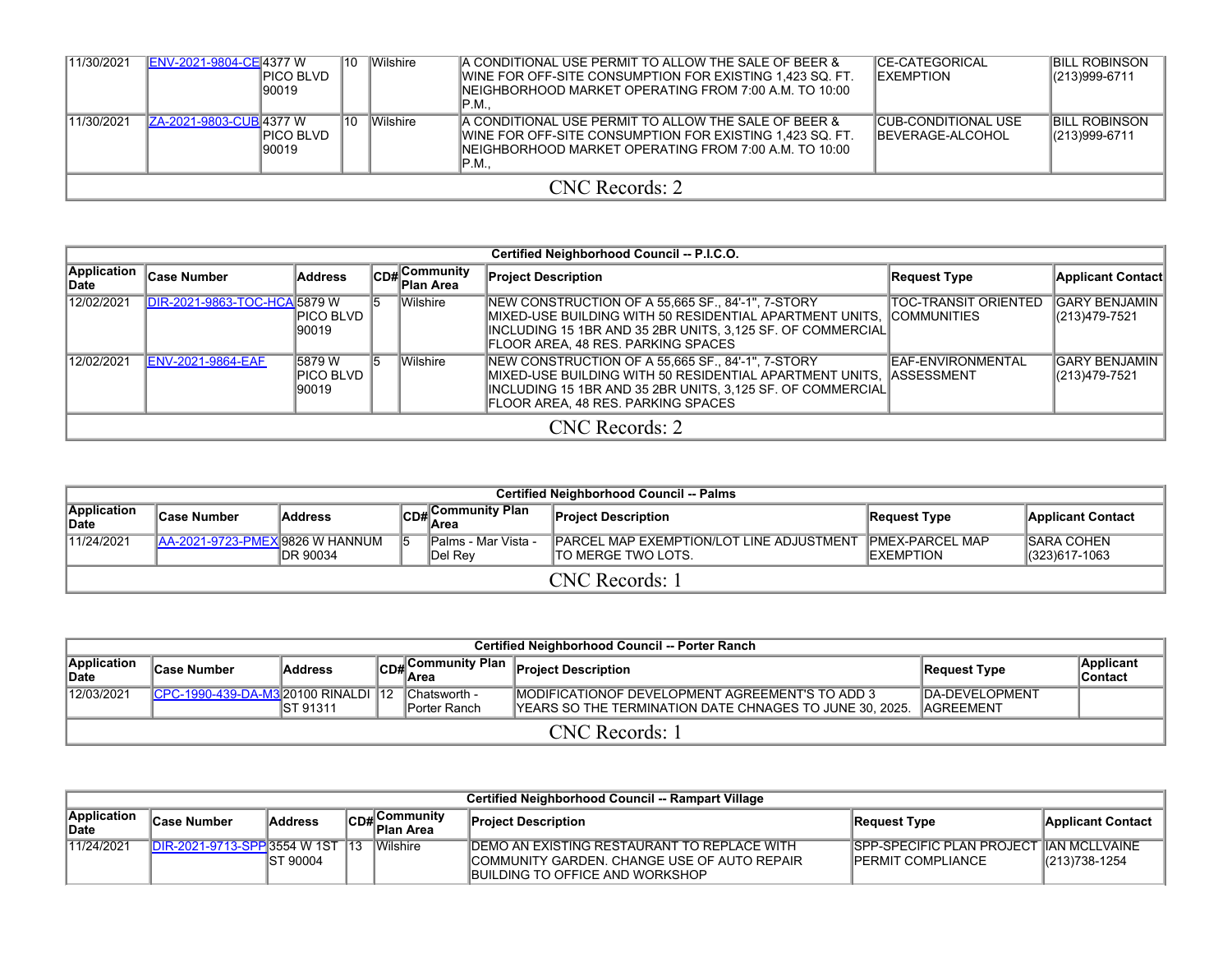| 11/24/2021 | ENV-2021-9714-CE 3554 W 1ST | IST 90004 | "Wilshire | <b>IDEMO AN EXISTING RESTAURANT TO REPLACE WITH</b><br>COMMUNITY GARDEN, CHANGE USE OF AUTO REPAIR<br><b>IBUILDING TO OFFICE AND WORKSHOP</b> | <b>CE-CATEGORICAL EXEMPTION IAN MCLLVAINE</b> | (213)738-1254 |
|------------|-----------------------------|-----------|-----------|-----------------------------------------------------------------------------------------------------------------------------------------------|-----------------------------------------------|---------------|
|            |                             |           |           | NC<br>Records:                                                                                                                                |                                               |               |

|                      | Certified Neighborhood Council -- Sherman Oaks |                                                        |    |                                                                                           |                            |                                            |                                         |  |  |  |  |  |
|----------------------|------------------------------------------------|--------------------------------------------------------|----|-------------------------------------------------------------------------------------------|----------------------------|--------------------------------------------|-----------------------------------------|--|--|--|--|--|
| Application<br>∣Date | <b>Case Number</b>                             | <b>Address</b>                                         |    | CD# Community Plan Area                                                                   | <b>Project Description</b> | <b>Request Type</b>                        | <b>Applicant Contact</b>                |  |  |  |  |  |
| 11/24/2021           |                                                | ENV-2021-9698-CE 3801 N LONGRIDGE<br><b>JAVE 91423</b> | 14 | Sherman Oaks - Studio City - Toluca FENCE OF 8FT IN HEIGHT IN THE<br>Lake - Cahuenga Pass | <b>FRONT YARD SETBACK</b>  | <b>CE-CATEGORICAL</b><br><b>IEXEMPTION</b> | <b>CHLOE PARKER</b><br>$ (818)591-9309$ |  |  |  |  |  |
| 11/24/2021           | ZA-2021-9697-F                                 | 3801 N LONGRIDGE<br><b>JAVE 91423</b>                  | 14 | Sherman Oaks - Studio City - Toluca FENCE OF 8FT IN HEIGHT IN THE<br>Lake - Cahuenga Pass | <b>IFRONT YARD SETBACK</b> | <b>F-FENCE HEIGHT</b>                      | <b>CHLOE PARKER</b><br>$ (818)591-9309$ |  |  |  |  |  |
|                      | CNC Records: 2                                 |                                                        |    |                                                                                           |                            |                                            |                                         |  |  |  |  |  |

|                      |                         |                             |      |                                                        | Certified Neighborhood Council -- Silver Lake                                                                                                                              |                                                                                              |                                     |
|----------------------|-------------------------|-----------------------------|------|--------------------------------------------------------|----------------------------------------------------------------------------------------------------------------------------------------------------------------------------|----------------------------------------------------------------------------------------------|-------------------------------------|
| Application<br>∣Date | <b>Case Number</b>      | <b>Address</b>              |      | CD# Community Plan<br>lArea                            | <b>Project Description</b>                                                                                                                                                 | <b>Request Type</b>                                                                          | <b>Applicant</b><br><b>Contact</b>  |
| 12/02/2021           | AA-2021-9870-DPS 852 N  | <b>ISAYRE</b><br>LANE 90026 | 113  | Silver Lake -<br><b>IEcho Park -</b><br>Elysian Valley | ADDITION (57 SQ FT) TO EXISTING SFD ALONG<br>WITH EXTENSION OF BALCONY AND INT REMODEL                                                                                     | DPS-DEEMED-TO-BE-APPROVED PRIVATE<br>ISTREET                                                 | <b>STEFAN DUMA</b><br>(310)903-1067 |
| 12/03/2021           | ENV-2021-9913-CE 2331 W | <b>ICOVE AVE</b><br>90039   | 113  | <b>ISilver Lake -</b><br>Echo Park -<br>Elysian Valley | CONSTRUCTION OF A NEW 553 SQ FT ART STUDIO<br>WITH A 6-INCH FRONT YARD SETBACK IN LIEU OF<br>ITHE OTHERWISE 55 FEET REQUIRED PER LAMC<br>12.21 C.5(B) IN THE R1-1VL ZONE.  | <b>CE-CATEGORICAL EXEMPTION</b>                                                              | <b>JOHN PARKER</b><br>(818)591-9309 |
| 12/03/2021           | ZA-2021-9912-ZAA 2331 W | <b>ICOVE AVE</b><br>90039   | 113. | Silver Lake -<br>IEcho Park -<br>Elysian Valley        | CONSTRUCTION OF A NEW 553 SO FT ART STUDIO<br>IWITH A 6-INCH FRONT YARD SETBACK IN LIEU OF<br>ITHE OTHERWISE 55 FEET REQUIRED PER LAMC<br>12.21 C.5(B) IN THE R1-1VL ZONE. | ZAA-AREA, HEIGHT, YARD, AND BLDG LINE<br>ADJMNTS GT 20% (SLIGHT MODIFICATIONS) (818)591-9309 | IJOHN PARKER                        |
|                      |                         |                             |      |                                                        | CNC Records: 3                                                                                                                                                             |                                                                                              |                                     |

|                             |                                    |                                                 |                                                                                             | Certified Neighborhood Council -- Sunland-Tujunga                                                                                                                                                                             |                                                                   |                                                     |
|-----------------------------|------------------------------------|-------------------------------------------------|---------------------------------------------------------------------------------------------|-------------------------------------------------------------------------------------------------------------------------------------------------------------------------------------------------------------------------------|-------------------------------------------------------------------|-----------------------------------------------------|
| <b>Application</b><br>∣Date | <b>Case Number</b>                 | <b>Address</b>                                  | <b>CD#</b> Community Plan<br>lArea                                                          | <b>Project Description</b>                                                                                                                                                                                                    | <b>Request Type</b>                                               | Applicant<br>∣Contact                               |
| 12/03/2021                  | CPC-2021-9909-DB-SP-SPP-HCA 7577 W | <b>IFOOTHILL</b><br><b>BLVD 91042</b>           | Sunland - Tujunga -<br>Lake View Terrace -<br>lShadow Hills - East<br>ILa Tuna Canvon       | DEMO OF THE EXISTING STRUCTURES FOR<br>CONSTRUCTION OF A 46-UNIT, 42-FOOT TALL<br>MULTI-FAMILY APT BUILDING, INCL 92 VEHICULAR<br><b>IPARKING SPACES LOCATED IN THE FOOTHILL</b><br>IBLVD SP AND C2-1. CR-1VL. & RD2-1 ZONES. | <b>DB-DENSITY BONUS</b>                                           | <b>EDGAR</b><br>IKHALATIAN<br>(213) 229-9548        |
| 11/30/2021                  | DIR-2021-9792-SPP                  | 7361 W<br><b>FOOTHILL</b><br><b>IBLVD 91042</b> | Sunland - Tujunga -<br>Lake View Terrace -<br>lShadow Hills - East<br>La Tuna Canyon        | NEW CONSTRUCTION OF A 947 SF METAL PATIO<br>COVER ATTACHED TO EXISTING BUILDING IN THE I<br> FOOTHILL BOULEVARD CORRIDOR SPECIFIC<br><b>IPLAN AREA</b>                                                                        | <b>SPP-SPECIFIC PLAN</b><br><b>IPROJECT PERMIT</b><br>ICOMPLIANCE | <b>VARDAN</b><br><b>IKASEMYAM</b><br>(818) 935-1171 |
| 11/30/2021                  | <b>ENV-2021-9793-CE</b>            | 7361 W<br><b>FOOTHILL</b><br><b>BLVD 91042</b>  | Sunland - Tujunga -<br>Lake View Terrace -<br><b>IShadow Hills - East</b><br>La Tuna Canyon | NEW CONSTRUCTION OF A 947 SF METAL PATIO<br>COVER ATTACHED TO EXISTING BUILDING IN THE IEXEMPTION<br> FOOTHILL BOULEVARD CORRIDOR SPECIFIC<br>IPLAN AREA                                                                      | <b>ICE-CATEGORICAL</b>                                            | <b>VARDAN</b><br>IKASEMYAM<br>(818) 935-1171        |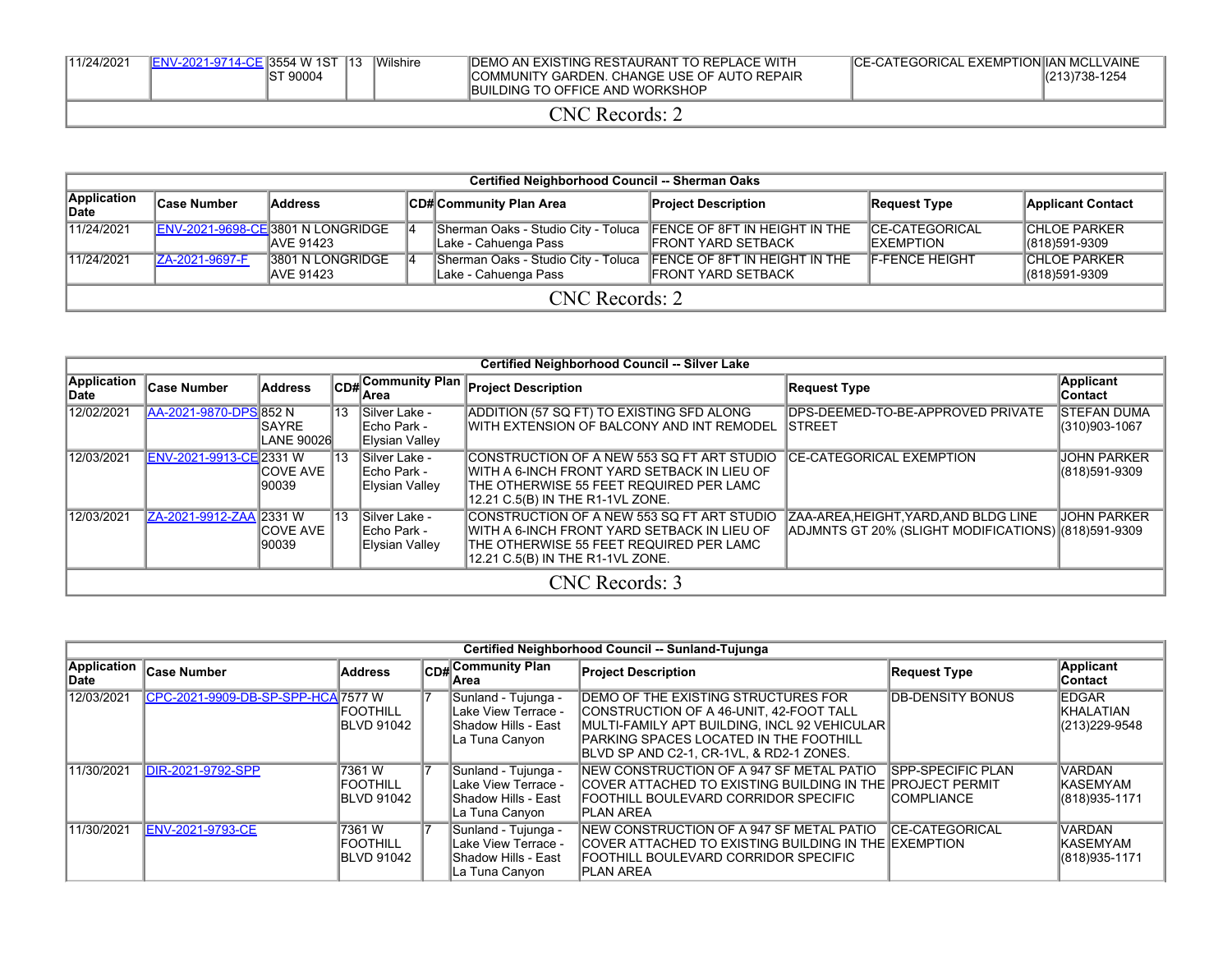| 12/03/2021 | <b>IENV-2021-9910-EAF</b> | 17577 W<br><b>IFOOTHILL</b><br><b>IBLVD 91042</b> |  | Sunland - Tujunga -<br>Lake View Terrace -<br><b>IShadow Hills - East</b><br>ILa Tuna Canvon | <b>IDEMO OF THE EXISTING STRUCTURES FOR</b><br>CONSTRUCTION OF A 46-UNIT. 42-FOOT TALL<br>MULTI-FAMILY APT BUILDING, INCL 92 VEHICULAR<br><b>IPARKING SPACES LOCATED IN THE FOOTHILL</b><br><b>IBLVD SP AND C2-1, CR-1VL, &amp; RD2-1 ZONES.</b> | <b>IEAF-ENVIRONMENTAL</b><br><b>IASSESSMENT</b> | <b>IEDGAR</b><br><b>IKHALATIAN</b><br>$ (213)229-9548$ |  |  |  |  |
|------------|---------------------------|---------------------------------------------------|--|----------------------------------------------------------------------------------------------|--------------------------------------------------------------------------------------------------------------------------------------------------------------------------------------------------------------------------------------------------|-------------------------------------------------|--------------------------------------------------------|--|--|--|--|
|            | CNC Records: 4            |                                                   |  |                                                                                              |                                                                                                                                                                                                                                                  |                                                 |                                                        |  |  |  |  |

|                      | Certified Neighborhood Council -- Valley Village |                                 |  |                                     |                                                                                                                        |                                                    |                                         |  |  |  |
|----------------------|--------------------------------------------------|---------------------------------|--|-------------------------------------|------------------------------------------------------------------------------------------------------------------------|----------------------------------------------------|-----------------------------------------|--|--|--|
| Application<br>∥Date | ∣Case Number                                     | Address                         |  | CD#Community Plan<br>lArea          | <b>Project Description</b>                                                                                             | <b>Request Type</b>                                | <b>Applicant Contact</b>                |  |  |  |
| 11/23/2021           | DIR-2021-9676-SPP-HCA 5408 N                     | <b>IRADFORD AVE</b><br>91607    |  | North Hollywood -<br>Valley Village | VALLEY VILLAGE SPECIFIC PLAN PROJECT<br><b>IPERMIT COMPLIANCE FOR TWO NEW DUPLEX IPERMIT COMPLIANCE</b><br>IBUILDINGS. | <b>SPP-SPECIFIC PLAN PROJECT</b>                   | <b>BRANDON BUXBAUM</b><br>(323)967-0250 |  |  |  |
| 11/23/2021           | <b>ENV-2021-9677-CE</b>                          | 5408 N<br>IRADFORD AVE<br>91607 |  | North Hollywood -<br>Valley Village | VALLEY VILLAGE SPECIFIC PLAN PROJECT<br><b>IPERMIT COMPLIANCE FOR TWO NEW DUPLEX</b><br>IBUILDINGS.                    | <b>CE-CATEGORICAL EXEMPTION IBRANDON BUXBAUM I</b> | (323)967-0250                           |  |  |  |
|                      | CNC Records: 2                                   |                                 |  |                                     |                                                                                                                        |                                                    |                                         |  |  |  |

|                      | <b>Certified Neighborhood Council -- Venice</b> |                               |  |                            |                                                                                                                                                                                                                            |                                             |                      |  |  |
|----------------------|-------------------------------------------------|-------------------------------|--|----------------------------|----------------------------------------------------------------------------------------------------------------------------------------------------------------------------------------------------------------------------|---------------------------------------------|----------------------|--|--|
| Application<br>∣Date | <b>Case Number</b>                              | <b>Address</b>                |  | CD# Community<br>Plan Area | <b>Project Description</b>                                                                                                                                                                                                 | Request Type                                | Applicant<br>Contact |  |  |
| 11/23/2021           | <b>ENV-2020-5333-CE-1A 1301 S ABBOT 11</b>      | <b>IKINNEY BLVD</b><br>190291 |  | Venice                     | <b>IDEMO OF AN EXISTING DUPLEX AND SINGLE FAMILY RESIDENCE. THE</b><br>CONSTRUCTION OF A NEW 3-STORY BUILDING WITH RETAIL AND 3<br>IARTIST IN RESIDENCE UNIT WITH ROOF DECK. 2-SUBTERRANEAN<br>IPARKING AND ADA PARKING AT | <b>ICE-CATEGORICAL</b><br><b>IEXEMPTION</b> |                      |  |  |
|                      | CNC Records: 1                                  |                               |  |                            |                                                                                                                                                                                                                            |                                             |                      |  |  |

|                      | <b>Certified Neighborhood Council -- Voices</b> |                                 |  |                                        |                                                                                                                                                                                                |                     |                                        |  |  |
|----------------------|-------------------------------------------------|---------------------------------|--|----------------------------------------|------------------------------------------------------------------------------------------------------------------------------------------------------------------------------------------------|---------------------|----------------------------------------|--|--|
| Application<br>∣Date | ∣Case Number                                    | Address                         |  | $C_{DB}$ Community<br><b>Plan Area</b> | <b>Project Description</b>                                                                                                                                                                     | Request Type        | Applicant Contact                      |  |  |
| 11/23/2021           | DIR-2021-9648-TOC-HCA 4429 S                    | IVERMONT AVE<br>90037           |  | South Los<br>Angeles                   | INEW 5 STORY APARTMENT BUILDING TO INCLUDE 35 NEW ITOC-TRANSIT ORIENTED<br><b>IRESIDENTIAL UNITS LOCATED WITHIN TOC TIER 3.</b><br>IPROJECT WILL INCLUDE ELI UNITS. 100% PRIVATELY<br>IFUNDED. | <b>ICOMMUNITIES</b> | ERIC KACZELNIK<br>(213)746-5533        |  |  |
| 11/23/2021           | <b>ENV-2021-9649-EAF</b>                        | 4429 S<br>IVERMONT AVE<br>90037 |  | lSouth Los<br>Angeles                  | INEW 5 STORY APARTMENT BUILDING TO INCLUDE 35 NEW IEAF-ENVIRONMENTAL<br>IRESIDENTIAL UNITS LOCATED WITHIN TOC TIER 3.<br>IPROJECT WILL INCLUDE ELI UNITS. 100% PRIVATELY<br><b>IFUNDED.</b>    | <b>IASSESSMENT</b>  | <b>ERIC KACZELNIK</b><br>(213)746-5533 |  |  |
|                      | CNC Records: 2                                  |                                 |  |                                        |                                                                                                                                                                                                |                     |                                        |  |  |

|                            | - Westchester/Plava<br>' Counci.<br>اممموا المادا<br>ornoon. |                |                                      |                                                |                      |                    |  |  |  |
|----------------------------|--------------------------------------------------------------|----------------|--------------------------------------|------------------------------------------------|----------------------|--------------------|--|--|--|
| <b>Application</b><br>Date | <b>،Case Number</b>                                          | <b>Address</b> | ommunitv Plan I.<br>ICD#I`<br>⊺IArea | <b>Project</b><br><b>Description</b><br>TUIGUL | <b>∖Request Type</b> | iApplicant Contac' |  |  |  |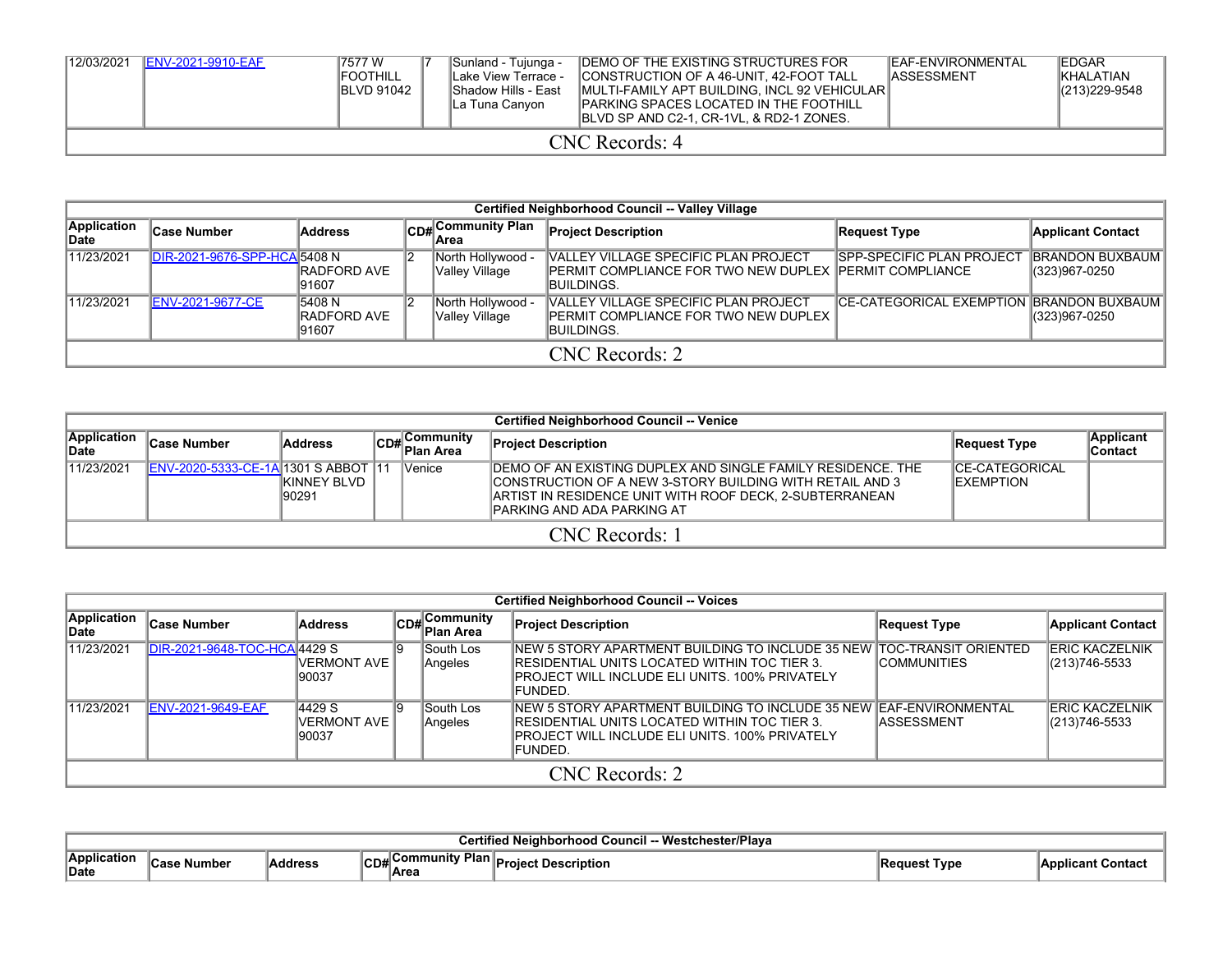| 11/22/2021 | DIR-2021-9610-CDP 7526 S | <b>RINDGE AVE</b><br>190293  |  | <b>IWestchester-</b><br>Playa del Rey | 1756 SF.FT. 2 STORY ADDITION AT THE REAR OF AN EXISTING<br>2 STORY SINGLE FAMILY DWELLING, NEW IN-GROUND SPA<br>IAND HARDSCAPE IN REAR YARD. | <b>CDP-COASTAL</b><br><b>IDEVELOPMENT PERMIT</b> | IAMANDA BARRETT<br>(310)480-8040        |  |
|------------|--------------------------|------------------------------|--|---------------------------------------|----------------------------------------------------------------------------------------------------------------------------------------------|--------------------------------------------------|-----------------------------------------|--|
| 11/22/2021 | ENV-2021-9611-CE 7526 S  | <b>IRINDGE AVE</b><br>190293 |  | Westchester -<br>Playa del Rey        | 756 SF.FT. 2 STORY ADDITION AT THE REAR OF AN EXISTING<br>2 STORY SINGLE FAMILY DWELLING. NEW IN-GROUND SPA<br>IAND HARDSCAPE IN REAR YARD.  | <b>ICE-CATEGORICAL</b><br><b>IEXEMPTION</b>      | <b>IAMANDA BARRETT</b><br>(310)480-8040 |  |
| 11/22/2021 | ZA-2019-6369-F-1A 7830 S | <b>IBERGER AVE</b><br>190293 |  | Westchester -<br>Playa del Rey        | <b>IFENCES AND WALLS UP TO 8 FEET IN HEIGHT WITHIN THE</b><br>IREQUIRED FRONT YARD.                                                          | <b>F-FENCE HEIGHT</b>                            |                                         |  |
|            | CNC Records: 3           |                              |  |                                       |                                                                                                                                              |                                                  |                                         |  |

|                             | Certified Neighborhood Council -- Westwood |                                         |    |                                               |                                                                                                                                        |                                         |                                       |  |  |  |
|-----------------------------|--------------------------------------------|-----------------------------------------|----|-----------------------------------------------|----------------------------------------------------------------------------------------------------------------------------------------|-----------------------------------------|---------------------------------------|--|--|--|
| Application<br><b>IDate</b> | ∣Case Number                               | <b>Address</b>                          |    | Community<br>lCD# <sup>Co…</sup><br>Plan Area | <b>Project Description</b>                                                                                                             | <b>Request Type</b>                     | <b>Applicant Contact</b>              |  |  |  |
| 12/02/2021                  | DIR-2021-9883-TOC-VHCA 1555 S              | <b>WESTWOOD</b><br>BLVD 90024           | 15 | Westwood                                      | CONSTRUCTION OF A NEW 6-STORY 50-UNIT<br>IMULTI-FAMILY TOC APARTMENT BUILDING WITH 5<br>IUNITS SET ASIDE FOR ELI AND 38 PARKING STALLS | ITOC-TRANSIT ORIENTED<br>ICOMMUNITIES   | <b>JANET NASS</b><br>$ (310)740-2030$ |  |  |  |
| 12/02/2021                  | <b>IENV-2021-9884-EAF</b>                  | 1555 S<br><b>WESTWOOD</b><br>BLVD 90024 | 15 | Westwood                                      | CONSTRUCTION OF A NEW 6-STORY 50-UNIT<br>IMULTI-FAMILY TOC APARTMENT BUILDING WITH 5<br>IUNITS SET ASIDE FOR ELI AND 38 PARKING STALLS | EAF-ENVIRONMENTAL<br><b>IASSESSMENT</b> | IJANET NASS<br>(310)740-2030          |  |  |  |
|                             | CNC Records: 2                             |                                         |    |                                               |                                                                                                                                        |                                         |                                       |  |  |  |

|                     |                                        |                                                   |                 |                           | Certified Neighborhood Council -- Wilshire Center-Koreatown                                                                                                                           |                                             |                                            |
|---------------------|----------------------------------------|---------------------------------------------------|-----------------|---------------------------|---------------------------------------------------------------------------------------------------------------------------------------------------------------------------------------|---------------------------------------------|--------------------------------------------|
| Application<br>Date | <b>Case Number</b>                     | <b>Address</b>                                    |                 | CD#Community<br>Plan Area | <b>Project Description</b>                                                                                                                                                            | <b>Request Type</b>                         | Applicant<br>Contact                       |
| 11/22/2021          | DIR-2021-9592-TOC-SPR-WDI-HCA 711 SNEW | <b>HAMPSHIRE</b><br>AVE 90005                     | $\overline{10}$ | Wilshire                  | THE DEMOLITION OF AN EXISTING INSTITUTIONAL<br>BUILDING, ADAPTIVE REUSE OF AN EXISTING<br>MANSION BUILDING, AND CONSTRUCTION, USE,<br>AND MAINTENANCE OF A NEW APARTMENT<br>Building. | TOC-TRANSIT ORIENTED<br>ICOMMUNITIES        | <b>ERIC</b><br>LIEBERMAN<br>(818) 997-8033 |
| 11/24/2021          | <b>DIR-2021-9706-TOC-HCA</b>           | 950 S BERENDO 10<br>IST 90006                     |                 | Wilshire                  | TOC REVIEW FOR DEMOLITION OF 7 UNITS AND<br>CONSTRUCTION OF NEW 77-UNIT RESIDENTIAL<br> BUILDING                                                                                      | <b>TOC-TRANSIT ORIENTED</b><br>ICOMMUNITIES | <b>DANA SAYLES</b><br>(310)204-3500        |
| 11/22/2021          | ENV-2021-9593-SE                       | <b>711 S NEW</b><br><b>HAMPSHIRE</b><br>AVE 90005 | $\overline{10}$ | Wilshire                  | THE DEMOLITION OF AN EXISTING INSTITUTIONAL<br>BUILDING, ADAPTIVE REUSE OF AN EXISTING<br>MANSION BUILDING, AND CONSTRUCTION, USE,<br>AND MAINTENANCE OF A NEW APARTMENT<br>Building. | <b>SE-STATUTORY</b><br><b>EXEMPTIONS</b>    | <b>ERIC</b><br>LIEBERMAN<br>(818)997-8033  |
| 11/24/2021          | <b>ENV-2021-9707-EAF</b>               | 950 S BERENDO 110<br>IST 90006                    |                 | <b>Wilshire</b>           | TOC REVIEW FOR DEMOLITION OF 7 UNITS AND<br>CONSTRUCTION OF NEW 77-UNIT RESIDENTIAL<br> BUILDING                                                                                      | EAF-ENVIRONMENTAL<br>ASSESSMENT             | <b>DANA SAYLES</b><br>(310)204-3500        |
|                     |                                        |                                                   |                 |                           | CNC Records: 4                                                                                                                                                                        |                                             |                                            |

| <b>Woodland Hills-</b><br>s-Warner Center<br>- Council<br>nr1<br>sermea |              |                |             |                   |                    |                   |                 |  |
|-------------------------------------------------------------------------|--------------|----------------|-------------|-------------------|--------------------|-------------------|-----------------|--|
| Application<br>Date                                                     | <b>Numbe</b> | <b>Address</b> | $n +$<br>◡◡ | Dian<br>Plan Area | Description<br>Pro | Tvpe<br>™eauest ∶ | ' Contac.<br>AD |  |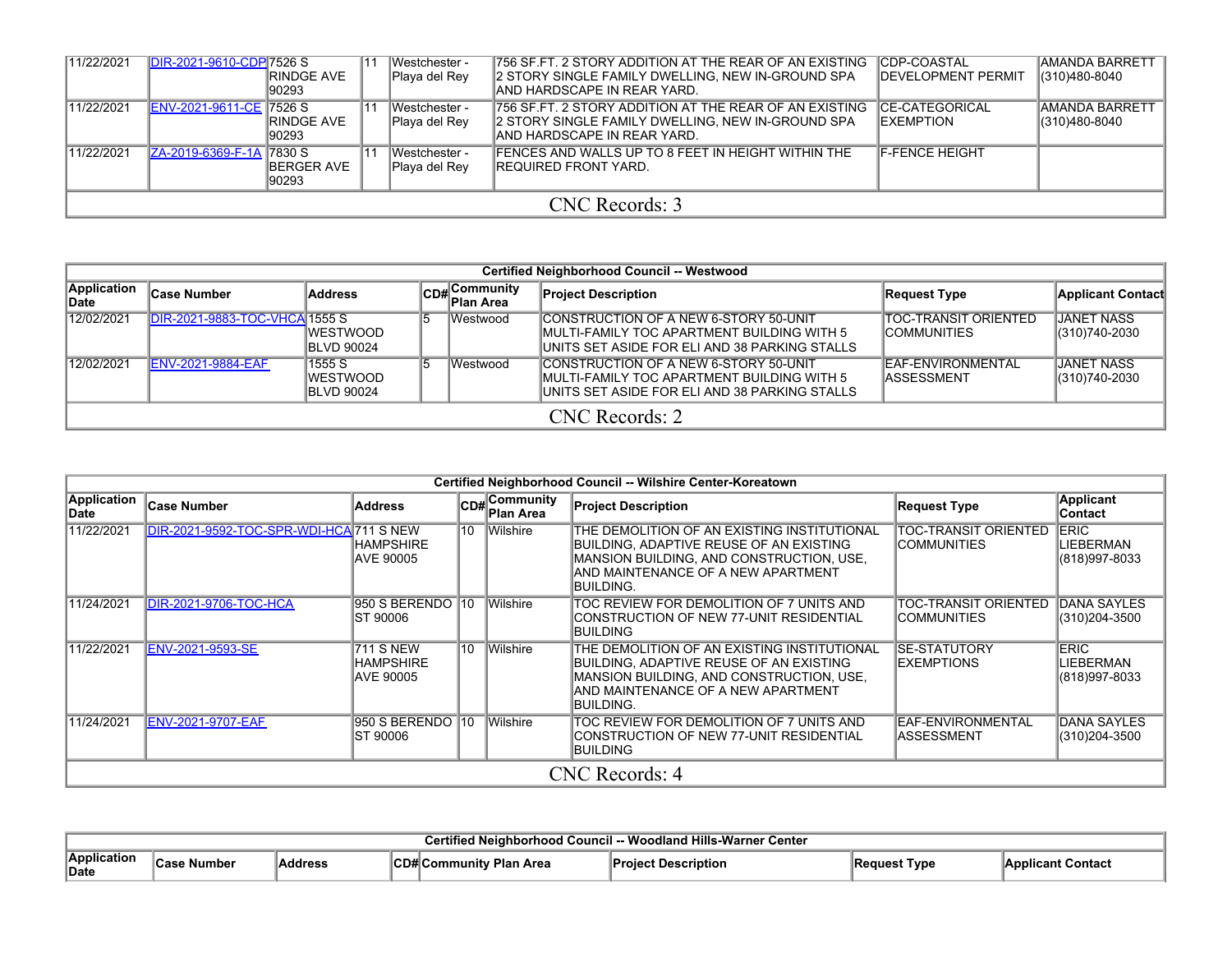| 12/02/2021<br>121555 W OXNARD 13<br>Winnetka<br>∣Canoqa Park<br>Woodland Hills -<br>Hills<br>ST 91367<br>West | " BETWEEN<br>∟ ADJUSTMEN⊤<br>$\cdot$ in $\Gamma$<br>∟INE.<br>DJOINING LOTS.<br>. HRF'<br>. | <b>IPMEX-PARCEL</b><br>∟ MAP<br>`⊏XEMPTION | . PSOMAS<br><b>PAUL</b><br><b>GARRY</b><br>$ (213)223-145$ |
|---------------------------------------------------------------------------------------------------------------|--------------------------------------------------------------------------------------------|--------------------------------------------|------------------------------------------------------------|
|---------------------------------------------------------------------------------------------------------------|--------------------------------------------------------------------------------------------|--------------------------------------------|------------------------------------------------------------|

CNC Records: 1

**Certified Neighborhood Council -- None Application Date Case Number Address CD# Community Plan Area Project Description Request Type Applicant Contact** CNC Records: 0

|                     | <b>Certified Neighborhood Council -- Unknown</b> |                                       |                 |                                           |                                                                                                                                                                                                                        |                                                 |                                                                                 |  |  |
|---------------------|--------------------------------------------------|---------------------------------------|-----------------|-------------------------------------------|------------------------------------------------------------------------------------------------------------------------------------------------------------------------------------------------------------------------|-------------------------------------------------|---------------------------------------------------------------------------------|--|--|
| Application<br>Date | <b>Case Number</b>                               | <b>Address</b>                        |                 | $C$ <sub>CD#</sub> Community<br>Plan Area | <b>Project Description</b>                                                                                                                                                                                             | <b>Request Type</b>                             | <b>Applicant Contact</b>                                                        |  |  |
| 12/01/2021          | AA-2021-9860-COC 1739 N                          | <b>WESTRIDGE</b><br><b>ROAD 90049</b> | $\overline{11}$ | Brentwood -<br>lPacific<br>Palisades      | IDEMOLITION OF AN EXISTING SINGLE-FAMILY DWELLING<br>IAND THE CONSTRUCTION USE AND MAINTENANCE OF A<br>INEW SINGLE-FAMILY DWELLING AND ACCESSORY DWELLING  <br>IUNIT                                                   | <b>COC-CERTIFICATE OF</b><br><b>ICOMPLIANCE</b> | <b>STEPHEN KIA</b><br>(323)966-2610                                             |  |  |
| 11/23/2021          | ENV-2021-9642-EAF 2542 N                         | IPESOUERA DR<br>90049                 | 11              | IBrentwood -<br>lPacific<br>Palisades     | ICONSTRUCTION OF A NEW TWO STORY 6.028 DETACHED<br>ACCESSORY BUILDING WITH NEW SWIMMING POOL.<br>IINCLUDES THE CONSTRUCTION OF TWO NEW RETAINING<br>WALLS OF MAX. 10 FT. HAUL ROUTE FOR 3,200 CUBIC YARDS<br>IOF DIRT. | EAF-ENVIRONMENTAL<br><b>IASSESSMENT</b>         | <b>NICK LEATHERS</b><br>(310)994-6657                                           |  |  |
| 11/24/2021          | <b>ENV-2021-9685-EAF 200 N TOYOPA</b>            | DR 90272                              |                 | Brentwood -<br> Pacific<br>Palisades      | HAUL ROUTE FOR THE EXPORT OF 4,500 CY OF EARTH                                                                                                                                                                         | EAF-ENVIRONMENTAL<br>IASSESSMENT                | TONY RUSSO<br>(408)655-0998                                                     |  |  |
| 11/30/2021          | ENV-2021-9794-EAF 1210 N                         | <b>CHICKORY</b><br>LANE 90049         | 11              | Brentwood -<br> Pacific<br> Palisades     | NEW CONSTRUCTION, 2-STORY SINGLE FAMILY RESIDENCE<br>ABOVE BASEMENT: NEW POOL AND 3.925 CUBIC YARDS.                                                                                                                   | EAF-ENVIRONMENTAL<br><b>IASSESSMENT</b>         | <b>KIMBERLINA</b><br><b>WHETTAM &amp;</b><br><b>ASSOCIATES</b><br>(213)910-2177 |  |  |
|                     |                                                  |                                       |                 |                                           | CNC Records: 4                                                                                                                                                                                                         |                                                 |                                                                                 |  |  |

## Total Records: 96

Cases that have revised case numbers, 11/21/2021 to 12/04/2021

Address